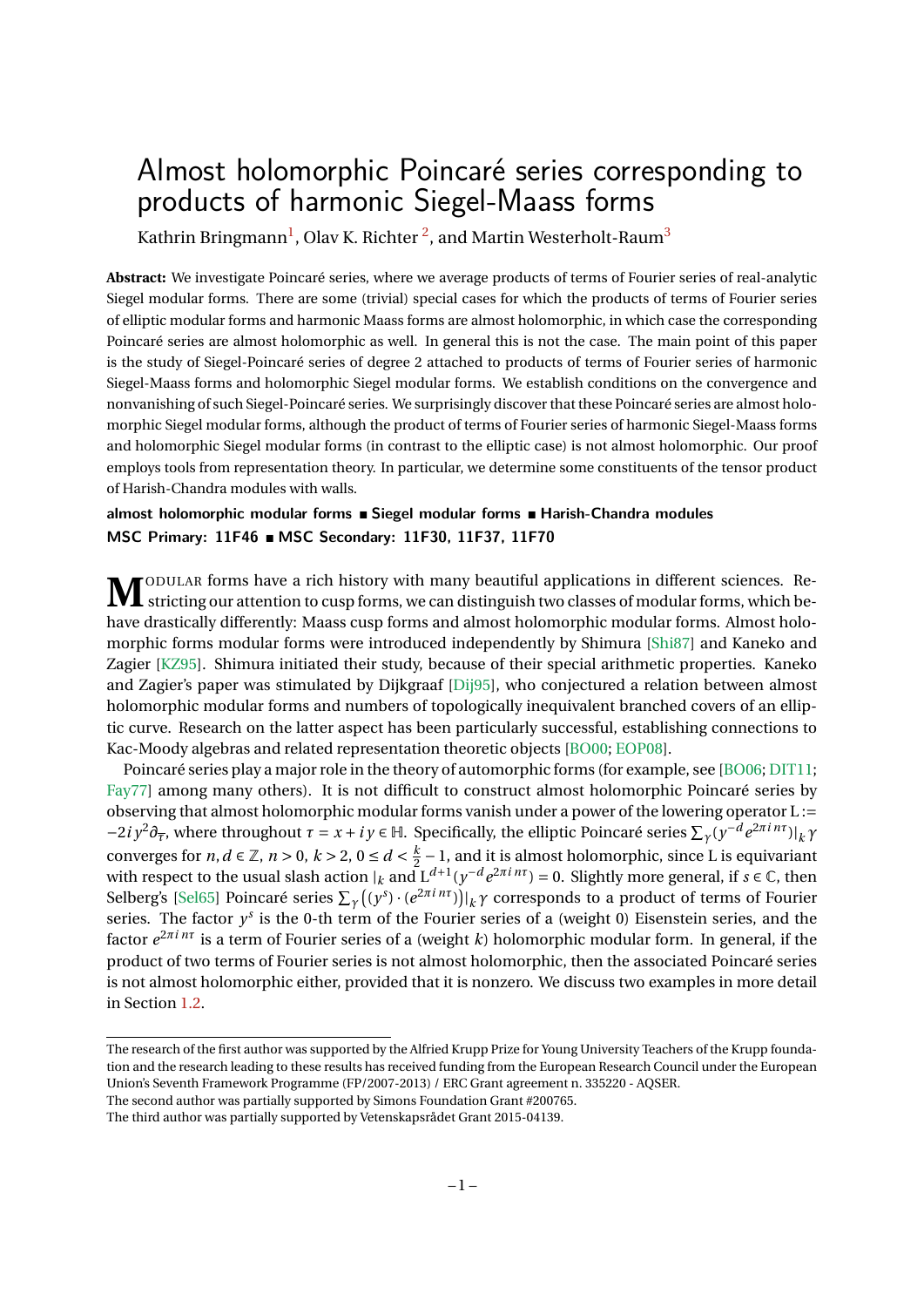Siegel modular forms impact many different areas of mathematics: Algebraic and arithmetic geometry, invariant theory, representation theory, quantum theory, and conformal field theory, for example. Almost holomorphic Siegel modular forms were recently classified in [\[Kle+15;](#page-15-4) [PSS15\]](#page-15-5), and they play an important role in the context of mirror symmetry in [\[Kle+15\]](#page-15-4).

The purpose of this paper is to construct almost holomorphic Siegel-Poincaré series of degree 2, where we average products of terms of Fourier series of (harmonic) Siegel-Maass forms, but where these products are not almost holomorphic themselves. More specifically, in [\(3.3\)](#page-8-0) we define the Siegel-Poincaré series

<span id="page-1-0"></span>
$$
\mathbb{P}_{k,\ell;T,T'}^{(2)}(Z) = \sum_{M} \Big( \Psi_k(T;Z) \cdot \Phi_{\ell}(T';Z) \Big) \big|_{k+\ell} M,
$$

where  $k$ ,  $\ell$  are positive even integers, *T*, *T'* are positive definite and symmetric 2  $\times$  2 matrices, and where  $\Psi_k(T; Z)$  and  $\Phi_\ell(T'; Z)$  are the  $T$ -th and  $T'$ -th terms of Fourier series of a weight  $k$  harmonic Siegel-Maass form (as in [\[BRR12;](#page-14-5) [Rau12\]](#page-15-6)) and weight  $\ell$  holomorphic Siegel modular form, respectively. We apply an estimate of [\[Shi82\]](#page-15-7) to prove that  $\mathbb{P}_{k,d}^{(2)}$  $\chi_{k,\ell;T,T'}^{(2)}$  converges for all  $\ell$  large enough. Moreover, we employ a result of [\[KST11\]](#page-15-8) to show that  $\mathbb{P}_{k,l}^{(2)}$  $\chi^{(2)}_{k,\ell;T,T'}$  does not vanish identically for all  $\ell$  large enough. The following theorem is our main result.

**Theorem I.** Assume the generalized Ramanujan conjecture for GL<sub>4</sub>. The function  $\Psi_k(T; Z) \cdot \Phi_\ell(T'; Z)$ *is* not *almost holomorphic. If*  $\ell \geq 6 + 2b - k$ *, where b* > 0 *is defined in* [\(3.4\)](#page-9-0)*, then*  $\mathbb{P}_{k}^{(2)}$  $\chi^{(2)}_{k,\ell;T,T'}$  converges and *is almost holomorphic.*

*Remark.* (1) Poincaré series are the starting point for Kuznetsov-type [\[Kuz81\]](#page-15-9) trace formulas. It would be interesting to determine the Fourier series coefficients and the spectral decomposition of  $\mathbb{P}^{(2)}_k$  $k, \ell; T, T$ to discover a novel Kuznetsov-type trace formula for Siegel modular forms.

(2) It is possible to define  $\mathbb{P}^{(2)}_k$  $\mathcal{L}^{(2)}_{k,\ell;T,T'}$  for indefinite *T* . One can show that these Poincaré series converge for sufficiently large  $\ell$  and that they are almost holomorphic. However, unfolding the Petersson scalar product against an arbitrary almost holomorphic Siegel modular form yields that they vanish identically.

The paper is organized as follows. In Section [1,](#page-2-0) we illustrate how almost holomorphic Poincaré series arise in the setting of elliptic modular forms. In Section [2,](#page-6-0) we review real-analytic Siegel modular forms. In particular, we recall the notions of almost holomorphic Siegel modular forms and harmonic Siegel-Maass forms. In Section [3,](#page-8-1) we define the Siegel-Poincaré series  $\mathbb{P}_{k}^{(2)}$  $\chi^{(2)}_{k,\ell;T,T'}$ , and we determine conditions on its convergence and nonvanishing. In Section [4,](#page-10-0) we prove Theorem [I](#page-1-0) using tools from real representation theory: The Poincaré series  $\mathbb{P}_{k,l}^{(2)}$  $\chi^{(2)}_{k,\ell;T,T'}$  yields a cuspidal automorphic representation for PGSp*<sup>n</sup>* . The (g,*K*)-module attached to its component at the infinite place embeds into the tensor product of two Harish-Chandra modules generated by  $\Psi_k$  and  $\Phi_\ell$ . This puts severe restrictions on  $(\mathfrak{g}, K)$ -modules arising in our context. Specifically, we employ Muić's [\[Mui09\]](#page-15-10) study of decompositions of generalized principal series to control Harish-Chandra parameters of (g,*K*)-modules that have "walls" in their *K*-type support. In addition,  $\mathbb{P}_{k,\ell}^{(2)}$  $\chi^{(2)}_{k,\ell;T,T'}$  gives rise to a scalar *K*-type. Consequently, we can invoke Arthur's [\[Art13\]](#page-14-6) endoscopic classification of representations of  $\mathrm{Sp}_2(\mathbb{R})$  to narrow down possibilities to holomorphic (limits of) discrete series.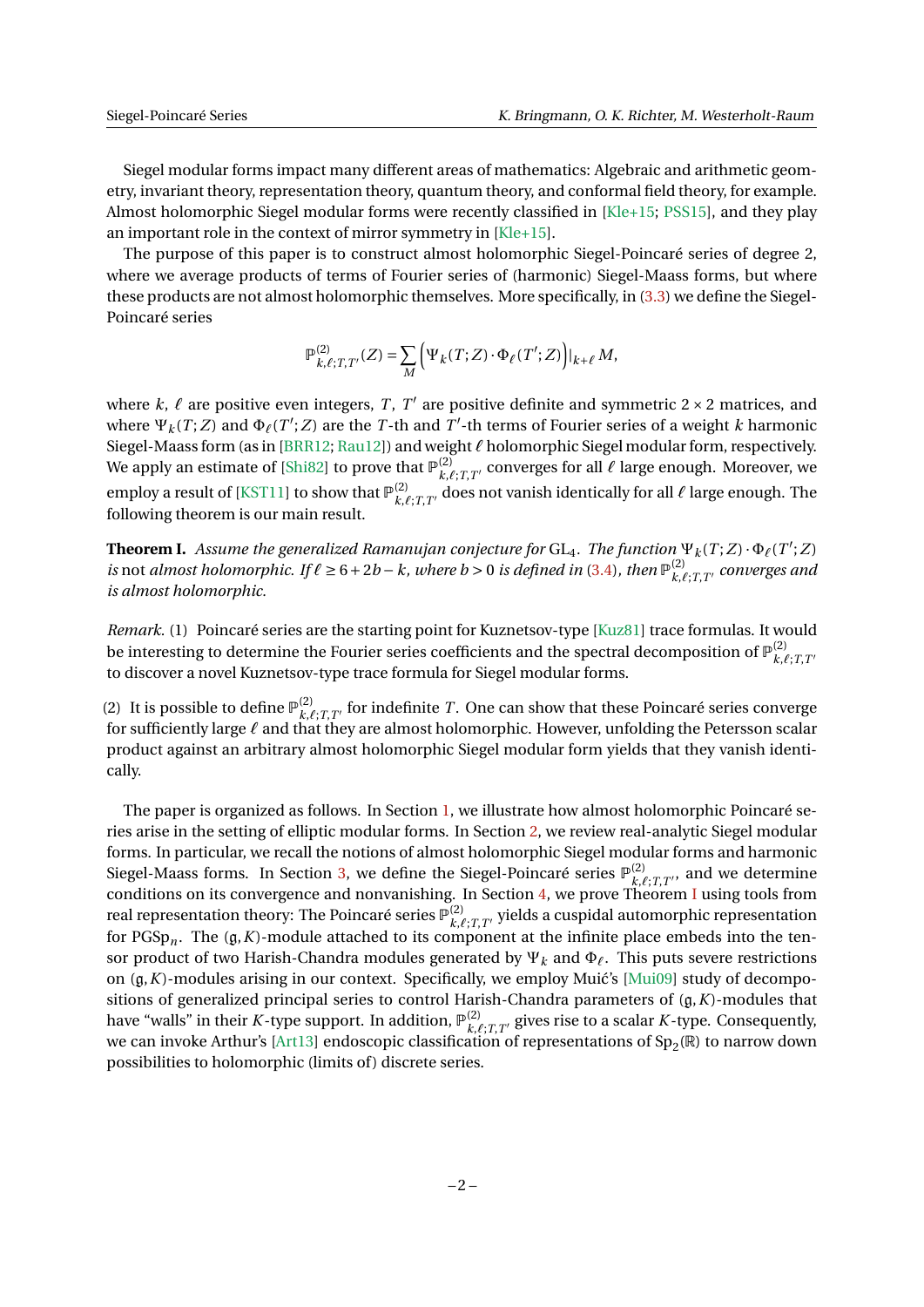#### <span id="page-2-0"></span>**1 Poincaré series for elliptic modular forms**

We consider cuspidal Poincaré series in the case of elliptic modular forms to demonstrate possible phenomena, and to explain available tools to investigate such series. From the introduction, recall the almost holomorphic Poincaré series attached to the function

<span id="page-2-3"></span><span id="page-2-2"></span>
$$
\phi_{k[d]}(n;\tau) := y^{-d} e^{2\pi i n \tau}, \quad n > 0.
$$
\n(1.1)

Note that  $\phi_{k[d]}$  does not depend on *k*. Nevertheless, we also include it in the notation to indicate that it is a typical term of a weight *k* almost holomorphic modular form. If  $d = 0$ , then we write  $\phi_k(n; \tau)$  :=  $φ$ <sub>*k*[0]</sub>(*n*;*τ*).

To define elliptic Poincaré series, set  $\Gamma_{\infty}^{(1)} := \{ \pm \left( \begin{smallmatrix} 1 & b \\ 0 & 1 \end{smallmatrix} \right), b \in \mathbb{Z} \}$ , and recall the elliptic slash action  $(f|_k \gamma)(\tau) := (c\tau + d)^{-k} f(\frac{a\tau + b}{c\tau + d})$  $\frac{a\tau+b}{c\tau+d}$ ) for  $f: \mathbb{H} \to \mathbb{C}$ ,  $k \in \mathbb{Z}$ , and  $\gamma = \begin{pmatrix} a & b \\ c & d \end{pmatrix} \in SL_2(\mathbb{Z})$ . Products of almost holomorphic functions are almost holomorphic. Hence it is trivial that the Poincaré series

$$
P_{k[d],\ell;n,m}^{(1)}(\tau) := \sum_{\gamma \in \Gamma_{\infty}^{(1)} \backslash SL_2(\mathbb{Z})} \left( \phi_{k[d]}(n;\tau) \phi_{\ell}(m;\tau) \right) \big|_{k+\ell} \gamma \tag{1.2}
$$

is almost holomorphic, provided that it converges, which is the case if  $k + \ell > 2 + 2d$ . In the next two sections, we will demonstrate that analogous Poincaré series are, in general, not almost holomorphic.

**§1.1 Poincaré series that are not almost holomorphic.** Consider a typical term of the nonholomorphic part of a weight *k* harmonic weak Maass form:

<span id="page-2-4"></span>
$$
\widetilde{\psi}_k(n;\tau) := \Gamma(1 - k, 4\pi |n|y) e^{2\pi i n\tau}, \quad k \le 0, n < 0,
$$
\n(1.3)

where Γ is the usual incomplete gamma function. Note that  $\tilde{\psi}_k(n; \cdot)$  decays rapidly toward infinity, but the Poincaré series  $\sum_{\gamma} \widetilde{\psi}_k(n; \tau)|_k \gamma$  does not converge, due to its behavior as  $y \to 0$ . For the remainder of this section, let  $\ell \in \mathbb{Z}$  such that  $k + \ell > 2$ , in which case the Poincaré series

<span id="page-2-1"></span>
$$
\widetilde{\mathbb{P}}_{k,\ell;n,m}^{(1)}(\tau) := \sum_{\gamma \in \Gamma_{\infty}^{(1)} \backslash \mathrm{SL}_2(\mathbb{Z})} \left( \widetilde{\psi}_k(n;\tau) \phi_\ell(m;\tau) \right)|_{k+\ell} \gamma \tag{1.4}
$$

converges.

Our main tool in this paper—see Section [4—](#page-10-0)is the theory of Harish-Chandra modules (i.e., real representation theory). We will apply it to the case of elliptic modular forms in Section [1.4.](#page-4-0) Guided by the emphasis of real representation theory on linear differential operators, we consider the lowering operator L instead of Bruinier and Funke's [\[BF04\]](#page-14-7) *ξ*-operator. The *ξ*-operator and L map smooth functions on  $H$  to smooth functions on  $H$ , and are defined by

<span id="page-2-5"></span>
$$
\xi_k(f) := 2iy^k\overline{\partial_{\overline{\tau}}f}
$$
 and  $L := L_k := -2iy^2\partial_{\overline{\tau}},$ 

where  $\partial_{\overline{\tau}} f = \partial f / \partial \overline{\tau}$  and  $\partial_{\tau} f = \partial f / \partial \tau$ . The space  $\mathbb{M}_k^{(1)}$ *k* of harmonic Maass forms is mapped by *ξ<sup>k</sup>* to  $M_{2-k}^{(1)}$ , the space of holomorphic modular forms. Equivalently, it is mapped by L<sub>k</sub> to  $y^{2-k}\overline{M}_{2-k}^{(1)}$ which is the space of antiholomorphic modular forms of antiholomorphic weight 2−*k* normalized by  $y^{2-k}$  to holomorphic weight *k* − 2. Terms of Fourier series are related by the formula  $L_k(\tilde{\psi}_k(n;\tau)) =$  $(4\pi|n|)^{1-k} \tilde{\phi}_{k-2}(-n;\tau)$  with

$$
\widetilde{\phi}_k(n;\tau) := y^{-k} \overline{\phi_{-k}(n;\tau)} = y^{-k} e^{-2\pi i n \overline{\tau}}, \quad k < 0, n < 0.
$$
\n(1.5)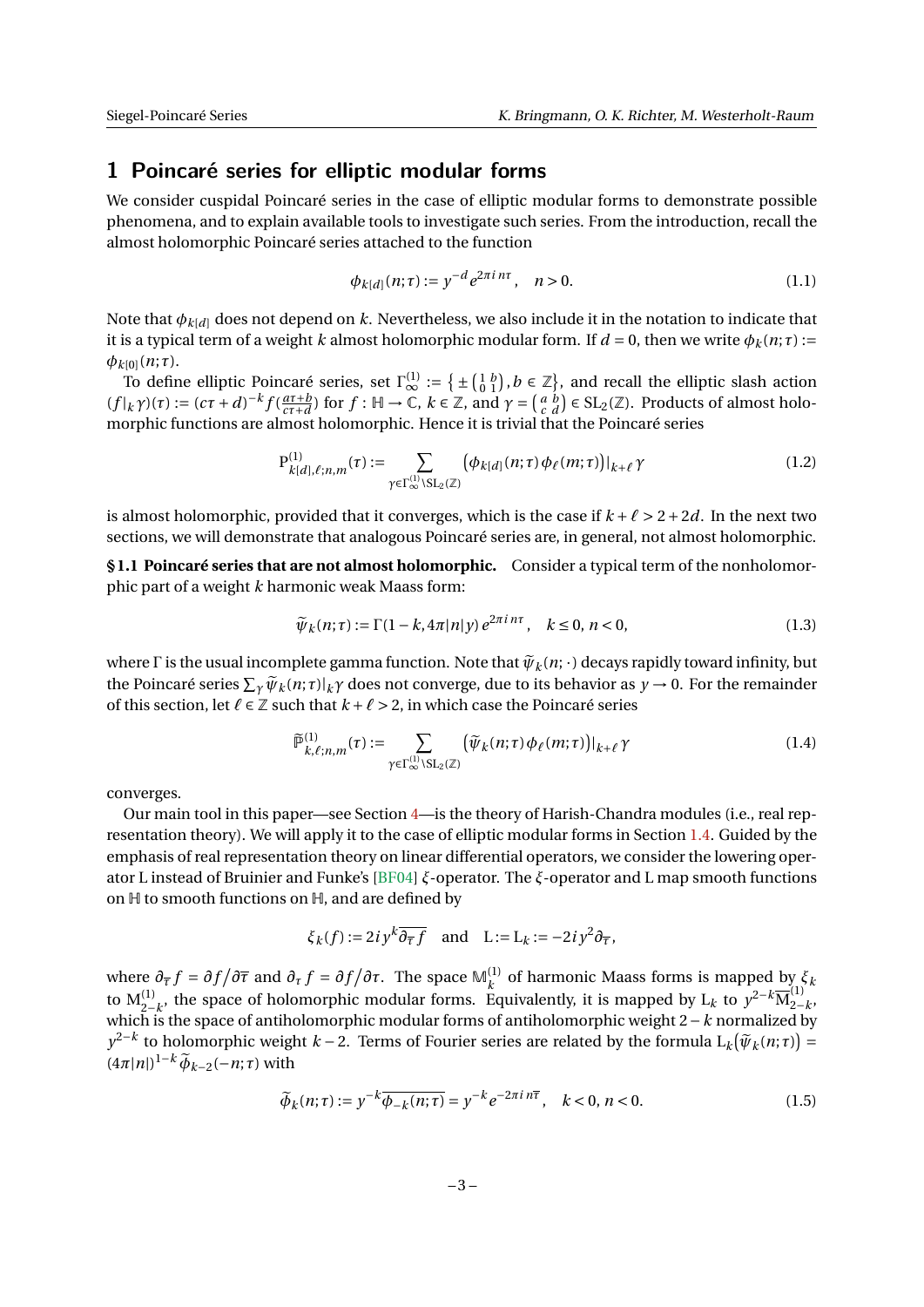The image of  $\widetilde{P}_{k,\ell;n,m}^{(1)}$  under  $L_k$  is therefore a scalar multiple of

<span id="page-3-1"></span>
$$
\widetilde{P}_{k-2,\ell;n,m}^{(1)}(\tau) := \sum_{\gamma \in \Gamma_{\infty}^{(1)} \backslash SL_2(\mathbb{Z})} \left( \widetilde{\phi}_{k-2}(n;\tau) \phi_{\ell}(m;\tau) \right) \Big|_{k-2+\ell} \gamma.
$$
\n(1.6)

For simplicity, we focus on  $|m| > |n|$ . In the next section, we find that *neither*  $\widetilde{P}_{k,\ell;n,m}^{(1)}$  nor  $\widetilde{P}_{k,\ell;n,m}^{(1)}$  is almost holomorphic.

<span id="page-3-0"></span>**§1.2 Spectral decomposition of Poincaré series.** It is an important and nontrivial task to find the spectral decomposition of an automorphic form. The spectrum of the weight *k* hyperbolic Laplace operator on  $L^2(SL_2(\mathbb{Z})\setminus\mathbb{H}, |k)$  consists of four different contributions: (1) Eisenstein series  $E_{k,s}$  with spectral parameter  $s = 1/2 + it$ ,  $t \in \mathbb{R}$ . (2) The residual spectrum, which arises from unary theta series. (3) Almost holomorphic and almost antiholomorphic cusp forms. (4) Proper Maass cusp forms. The Poincaré series that we consider are all cuspidal, and so Eisenstein series do not occur in their spectral decomposition. Furthermore, the residual spectrum occurs only for half-integral weight, and therefore it does not contribute to the weights that we treat. Consequently, Parseval's equation implies that if *f* is one of the Poincaré series, then

$$
f = \sum_{j} \langle g_j, f \rangle g_j + \sum_{j} \langle u_j, f \rangle u_j
$$

where  $g_j$  runs through a (finite) complete orthonormal set of almost holomorphic and antiholomorphic modular forms, and *u<sup>j</sup>* runs through an (infinite) complete orthonormal set of proper Maass cusp forms.

We now show that  $\widetilde{P}_{k,\ell;n,m}^{(1)}$  in [\(1.6\)](#page-3-1) and  $\widetilde{P}_{k,\ell;n,m}^{(1)}$  in [\(1.4\)](#page-2-1) are not almost holomorphic. More precisely, we show that both have spectral expansions with infinite support. The relation

$$
\mathcal{L}_k\bigg(\widetilde{\mathbb{P}}_{k,\ell;n,m}^{(1)}(\tau)\bigg) = (4\pi |n|)^{1-k} \, \widetilde{\mathcal{P}}_{k-2,\ell;n,m}^{(1)}(\tau)
$$

allows us to examine only  $\widetilde{P}_{k,\ell;n,m}^{(1)}$ .

To exhibit the spectral decomposition, suppose that *u* is a Maass cusp form with spectral parameter *s* with  $Re(s) > \frac{1}{2}$  $\frac{1}{2}$ . Without loss of generality, we can raise its weight to weight  $k + \ell$ , such that its spectral parameter with respect to the weight  $k + \ell$  Laplace operator is  $s - (k + \ell)/2$ . The Fourier series expansion of *u* has the form

$$
u(\tau) = \sum_{n \in \mathbb{Z}\setminus\{0\}} c(u; n) \left(4\pi |n| y\right)^{-\frac{k+\ell}{2}} W_{\text{sgn}(n)^{\frac{k+\ell}{2}}, s-\frac{1}{2}}(4\pi |n| y) e^{2\pi i n x},
$$

where  $W_{\mu,\nu}$  denotes the usual *W*-Whittaker function. We unfold the Petersson scalar product of the Poincaré series  $\widetilde{P}_{k,\ell;n,m}^{(1)}$  against *u*, and obtain by 7.621.3 of [\[GR07\]](#page-15-11) that  $\langle u, \widetilde{P}_{k,\ell;n,m}^{(1)} \rangle$  equals

$$
\begin{split} c(u;m-n) \int_0^\infty y^{-k} e^{-2\pi(m-n)y} \left(4\pi (m-n)y\right)^{-\frac{k+\ell}{2}} W_{\frac{k+\ell}{2},s-\frac{1}{2}}(4\pi (m-n)y) \, \frac{dy}{y^{2-(k+\ell)}} \\ & = c(u;m-n) \left(4\pi (m-n)\right)^{1-l} \frac{\Gamma\left(\frac{\ell-k}{2}+s-1\right) \Gamma\left(\frac{\ell-k}{2}-s\right)}{\Gamma(-k)} \, _2F_1\left(\frac{\ell-k}{2}+s-1,s-\frac{k+\ell}{2},-k;0\right). \end{split}
$$

The hypergeometric series evaluated at 0 equals 1. The gamma-factors do not vanish and all Maass cusp forms with  $c(u; m-n) \neq 0$  contribute to the spectral expansion of f. By Theorem 1.2 of [\[JM15\]](#page-15-12), there are infinitely many such Maass cusp forms.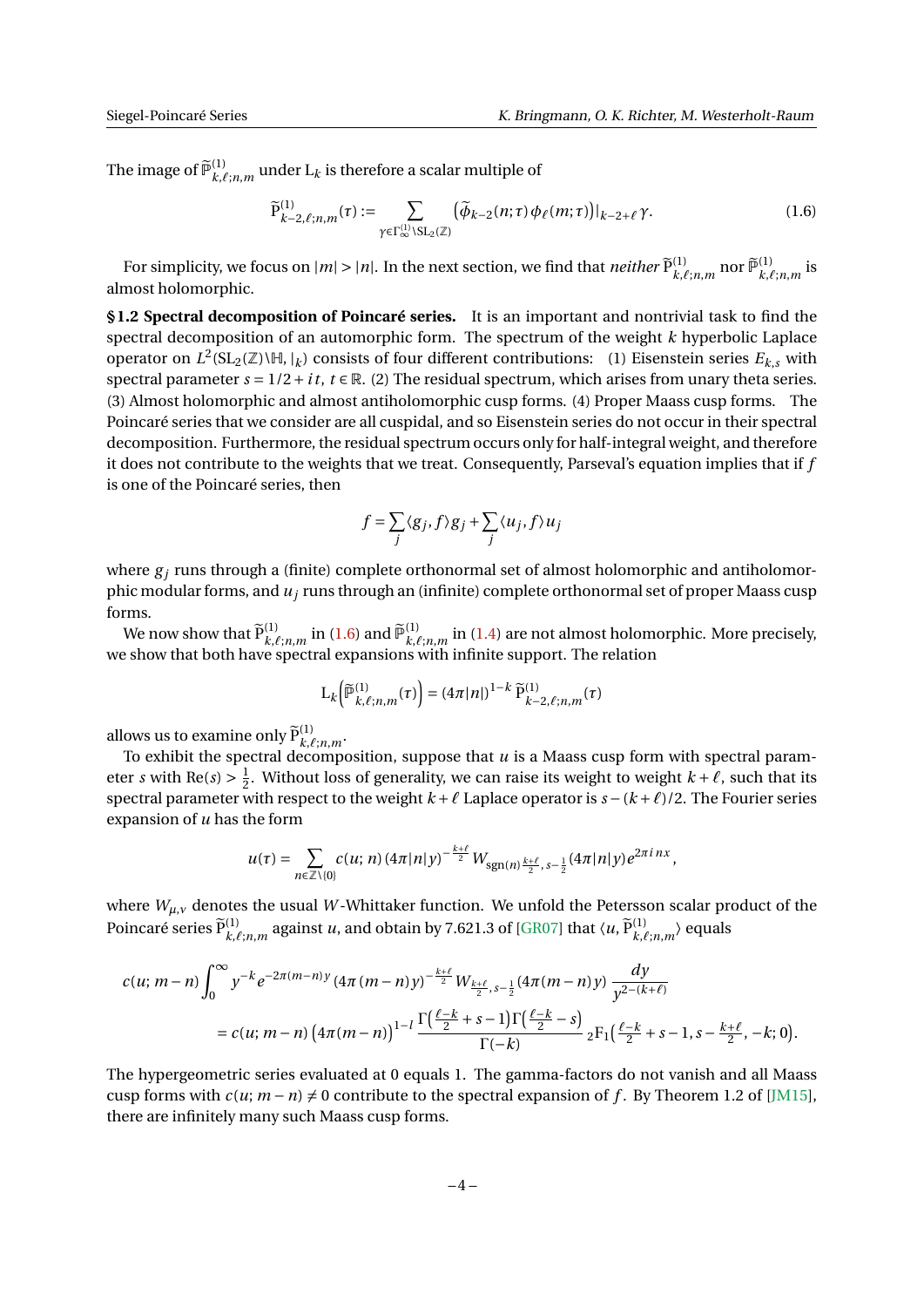<span id="page-4-1"></span>,

<span id="page-4-2"></span>**§1.3 Almost holomorphic Poincaré series.** In this section, we suggest another Poincaré series that is almost holomorphic. In light of what we discuss in Section [1.4,](#page-4-0) it is natural to replace  $\tilde{\psi}_k$  by

$$
\psi_k(n;\tau) := y^{-k} \Gamma(1 + k, 4\pi n y) e^{2\pi i n \overline{\tau}}, \quad k \ge 0, n > 0.
$$
 (1.7)

It is a term of the Fourier series of an "anti-harmonic" Maass form in  $y^{-k}\overline{\mathbb{M}}^{(1)}_{-k}$ , which is a space of functions that are mapped by the raising operator

$$
R_k := 2i\partial_\tau + ky^{-1} \tag{1.8}
$$

to holomorphic modular forms of weight  $k + 2$ .

Define the Poincaré series

$$
\mathbb{P}_{k,\ell;n,m}^{(1)}(\tau) := \sum_{\gamma \in \Gamma_{\infty}^{(1)} \backslash \mathrm{SL}_2(\mathbb{Z})} \left( \psi_k(n;\tau) \phi_{\ell}(m;\tau) \right) \big|_{k+\ell} \gamma,\tag{1.9}
$$

which converges if  $\ell$  −  $k$  > 2. Observe that

$$
\psi_k(n;\tau)\phi_\ell(m;\tau) = y^{-k}\Gamma(1+k,4\pi n y)e^{2\pi i n\bar{\tau}}e^{2\pi i m\tau} = p(y^{-1})e^{2\pi i (n+m)\tau}
$$

where  $p$  is a polynomial of degree  $k$ . Applying the lowering operator  $k+1$  times annihilates this product, i.e.,  $\mathbb{P}_{k,l}^{(1)}$  $\sum_{k,\ell;n,m}^{(1)}$  is almost holomorphic.

Finally, it is easy to see that  $P^{(1)}_{k[d],\ell;n,m}$  (defined in [\(1.2\)](#page-2-2)) is in the kernel of  $L^{d+1}$ , i.e., it is also almost holomorphic.

<span id="page-4-0"></span>**§1.4 Harish-Chandra modules.** The spectral decomposition of an automorphic form implies a decomposition of the associated Harish-Chandra module. Vice versa, one can deduce from the decomposition of the Harish-Chandra module attached to an automorphic form which parts of the spectrum contribute to its spectral expansion. In particular, it is possible to infer from the Harish-Chandra module alone whether an automorphic form is almost holomorphic. In this section, we give some details and examples. A precise statement in the case of automorphic forms for  $\mathrm{Sp}_2(\mathbb{R})$  is presented in Section [4.](#page-10-0)

We reconsider the spectral decomposition of the Poincaré series  $P_{k[d], \ell; n, m}^{(1)}$  and  $\mathbb{P}_{k,\ell}^{(1)}$  $\sum_{k,\ell;n,n'}^{(1)}$  in light of Harish-Chandra modules. The Poincaré series in [\(1.4\)](#page-2-1) cannot be completely analyzed and their (g,*K*)-modules are not Harish-Chandra modules. An excellent treatment of Harish-Chandra modules can, for example, be found in [\[Kna01;](#page-15-13) [Wal88\]](#page-15-14). To accommodate the classically inclined reader, we suggest a rather simple schematic way of thinking of Harish-Chandra modules in terms of lowering and raising operators; but for simplicity we suppress details on the correspondence of Harish-Chandra modules and the  $\mathbb{C}[L,R]$ -modules that we employ in this section. We will be more precise in Section [4,](#page-10-0) when we discuss the case of  $\mathrm{Sp}_2(\mathbb{R}).$ 

Given an even weight k and a function f, we study the action of  $\mathbb{C}[L,R]$  where L and R are abstract lowering operators on the pair  $(f, k)$ . The action is precisely given by  $L(f, k) = (L_k(f), k - 2)$ and  $R(f, k) = (R_k(f), k + 2)$ , where L<sub>k</sub> and R<sub>k</sub> are the usual lowering and raising operators, as before given by

$$
L_k := -2iy^2\partial_{\overline{\tau}}
$$
 and  $R_k := 2i\partial_{\tau} + ky^{-1}$ .

By viewing the second component of  $(f, k)$  as a grading, it makes sense to speak of the graded module C[L,R] *f* , and study for which *k* its *k*-th graded component is nonzero. We are further interested in the action of the lowering and raising operators on the graded components of  $\mathbb{C}[L,R](f, k)$ .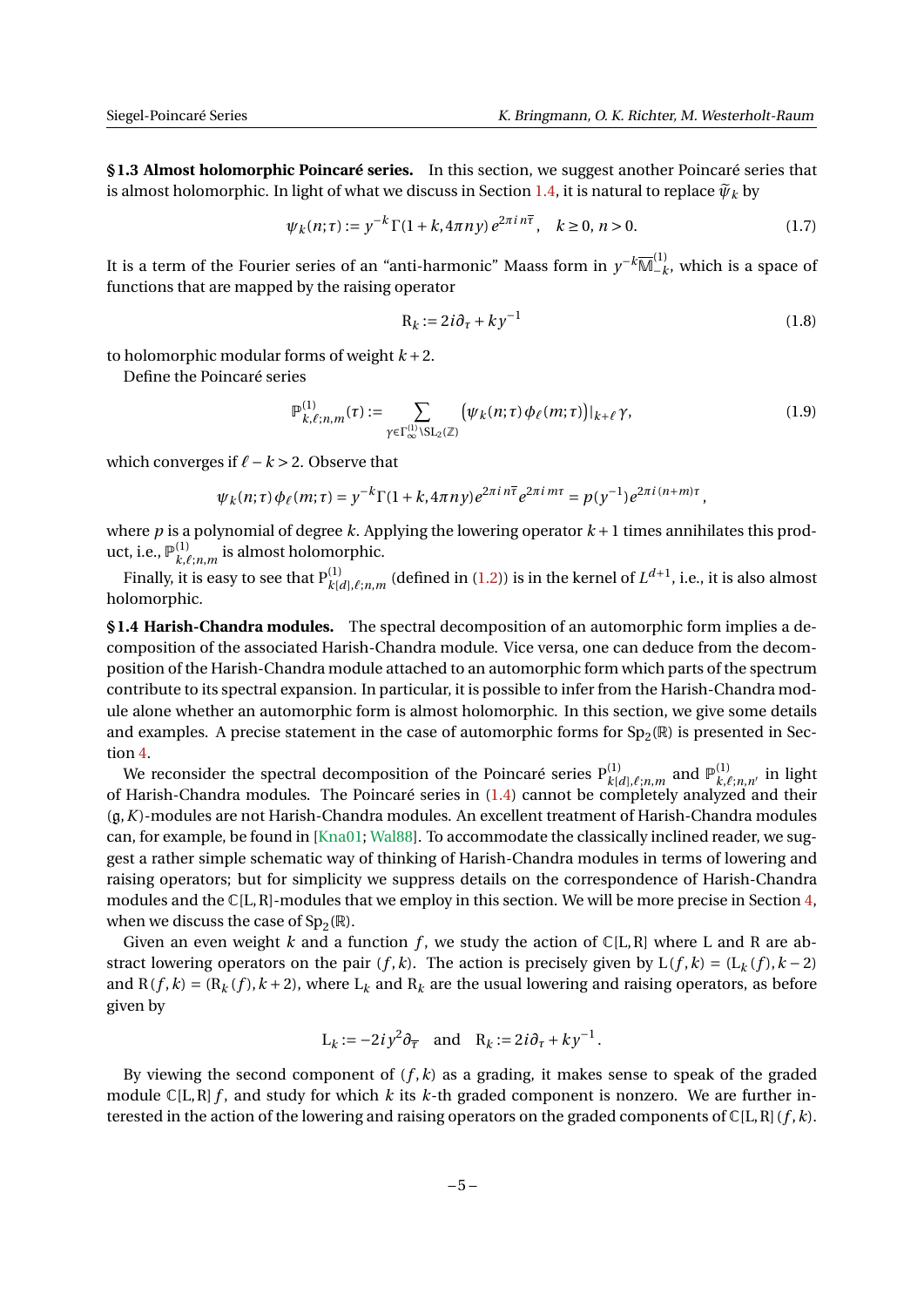We illustrate the typical behavior on the function  $y^s$  with  $s \in \mathbb{C}$ . We clearly have  $L_k(y^s) = sy^{s+1}$  and  $R_k(y^s) = (s+k)y^{s-1}$ . If  $s = 0$  or  $s = -k$ , then  $y^s$  vanishes under  $L_k$  or  $R_k$ , respectively. Rewriting this in terms of pairs (*f*, *k*), we find that  $L(y^s, 0) = (sy^{s+1}, -2)$  and  $R(y^s, 0) = (sy^{s-1}, 2)$ .

We now exhibit the behavior of terms of the Fourier series in  $(1.1)$ ,  $(1.3)$ ,  $(1.5)$ , and  $(1.7)$  under lowering and raising operators. For any *n*, we have  $L(\phi_k(n;\tau), k) = 0$ , and no power of R annihilates  $(\phi_k(n;\tau), k)$ . The situation for  $\psi_k(n;\tau), k$  is similar. We have  $L^{k+1}(\psi_k(n;\tau), k) = (0, -k-2)$ . In addition,  $LR(\psi_k(n;\tau), k) = 0$ . The behavior of  $\widetilde{\phi}_k$  and  $\widetilde{\psi}$  is analogous.

We now introduce a schematic way to describe these modules. Every graded component which is nonzero corresponds to a filled circle. Graded components that are zero correspond to (small) circles. Both are placed on a line to emphasize the  $2\mathbb{Z}$ -grading. We further encircle one dot that corresponds to the graded component which we are focusing on. For example, in the case of  $(y^{-d},0)$  we would encircle the 0-th graded component, and when considering  $(\phi_k, k)$  we encircle the *k*-th one. Finally, we separate  $\mathbb{C}[R,L]$ -submodules by vertical lines decorated with an arrow. It means that applying the lowering operator (if the arrow points rightwards) or the raising operator (if the arrow points leftwards) applied to this graded component equals zero. In addition, we insert vertical dashed lines to indicate the relation to walls in so-called principal series representations. Here are diagrams for *φk*[*d*] , *<sup>ψ</sup><sup>k</sup>* , *<sup>φ</sup>*e*<sup>k</sup>* , and  $\widetilde{\psi}_k$ .



We now come back to the spectral decomposition of Poincaré series. We illustrate our approach in the first case  $P_{k[d],\ell;n,m}$ . It is central for the more general discussion in Section [4](#page-10-0) to decompose the action of lowering operators and raising operators into two parts according to the following analogue to the Leibniz product rule.

$$
L_{k+\ell}(\phi_{k[d]}(n;\tau)\cdot\phi_{\ell}(m;\tau)|_{k+\ell}\gamma) = L_{k+\ell}(\phi_{k[d]}(n;\tau)|_{k}\gamma\cdot\phi_{\ell}(m;\tau)|_{\ell}\gamma)
$$
  
=  $L_{k}(\phi_{k[d]}(n;\tau)|_{k}\gamma)\cdot\phi_{\ell}(m;\tau)|_{\ell}\gamma + \phi_{k[d]}(n;\tau)|_{k}\gamma\cdot L_{\ell}(\phi_{\ell}(m;\tau)|_{\ell}\gamma).$ 

An analogous formula holds for the raising operator. Applying both formulas iteratively yields that

$$
\mathbb{C}[L,R]\left(P_{k[d],\ell;n,m},k+\ell\right) \subseteq \mathbb{C}[L,R]\left(\phi_{k[d]}(n;\cdot)\cdot\phi_{\ell}(m;\cdot),k+\ell\right) \subseteq \left(\mathbb{C}[L,R]\left(\phi_{k[d]}(n;\cdot),k\right)\right) \otimes \left(\mathbb{C}[L,R]\left(\phi_{\ell}(m;\cdot),\ell\right)\right).
$$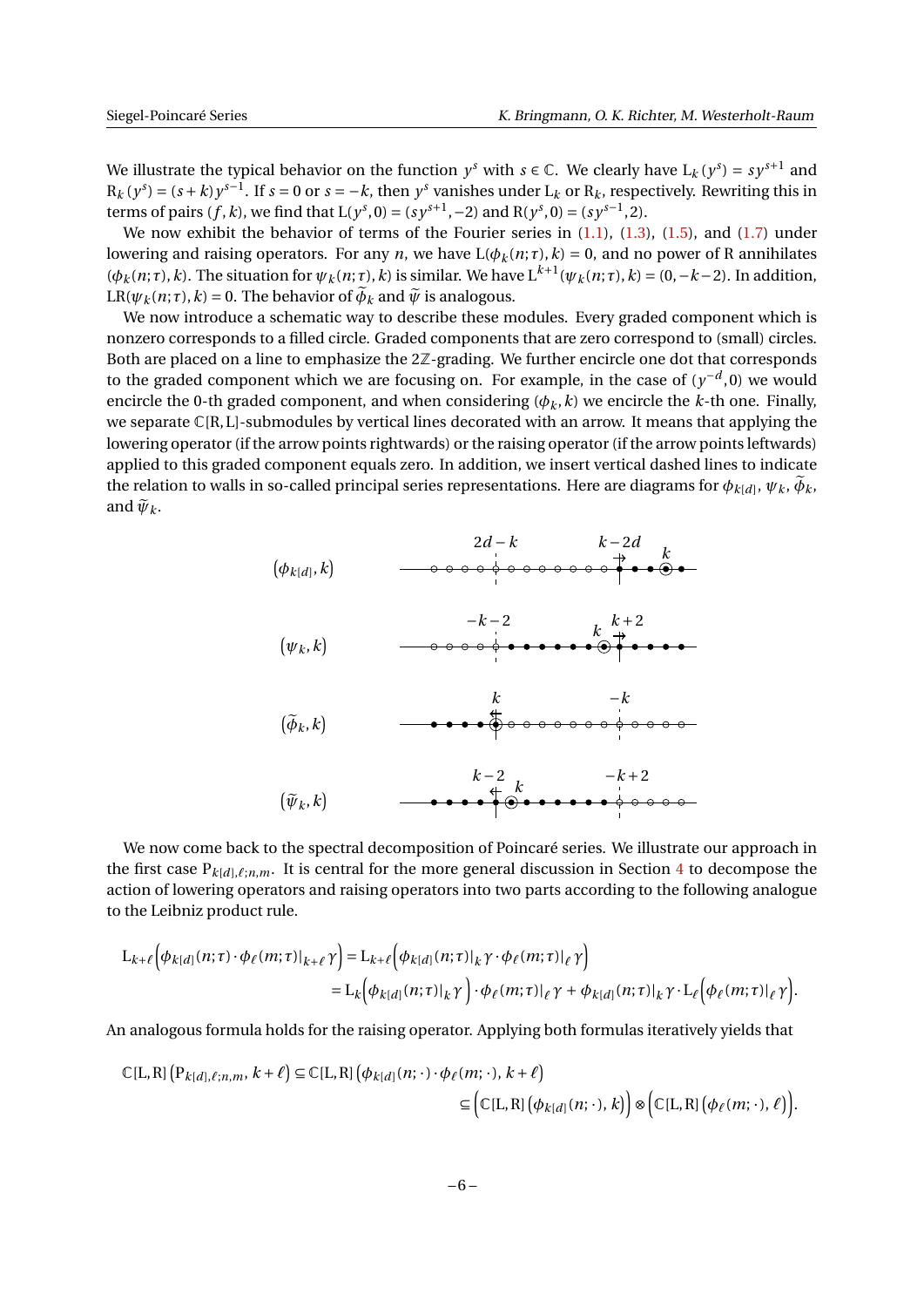The tensor product of  $(f, k)$  and  $(g, \ell)$  is defined as  $(f, k + \ell)$ , which is in accordance with the product  $f|_k \gamma \cdot g|_{\ell} \gamma = (fg)|_{k+\ell} \gamma$ .

With this machinery, we can now read off an upper bound for the support of the graded module C[L, R]  $({\rm P}_{k[d],\ell;n,m},$   $k+\ell)$ . We have already given diagrams for the left and right tensor component that correspond to it. All nonzero graded components are 1-dimensional, and we find that the weights of the nonzero graded components in the tensor product are at least  $k - 2d + \ell$ .

As a last step, we use the classification of Harish-Chandra modules for  $SL_2(\mathbb{R})$ : (Limits of) holomorphic discrete series are the only Harish-Chandra admissible modules which have a lowest weight. Therefore, the Harish-Chandra module attached to  $P_{k[d],\ell;n,m}$  is a (finite) direct sum of (limits of) holomorphic discrete series. Graded components of such discrete series correspond to almost holomorphic modular forms, and this proves again what we have already observed in Section [1.3:](#page-4-2) The Poincaré series  $P_{k[d], \ell; n, m}$  decomposes as a finite sum of almost holomorphic modular forms.

*The inconclusive cases.* To analyze the Poincaré series in [\(1.4\)](#page-2-1) and [\(1.6\)](#page-3-1), we have to consider the tensor product of the C[L,R]-modules generated by  $\widetilde{\phi}_k$  and  $\phi_\ell$ , and by  $\widetilde{\psi}_k$  and  $\phi_\ell$ , respectively. These tensor products are supported on all weights and all weight spaces are infinite dimensional. Thus, we cannot deduce anything definite. Nevertheless, this at least suggests that infinitely many Maass cusp forms appear in the spectral decomposition, which is what we verified directly in Section [1.2.](#page-3-0)

### <span id="page-6-0"></span>**2 Real-analytic Siegel modular forms**

We start by introducing necessary notation to define Siegel modular forms. Let  $I = I^{(2)}$  be the 2 × 2 identity matrix,  $\Gamma:=\Gamma^{(2)}:=\mathrm{Sp}_2(\mathbb{Z})$  be the symplectic group of degree 2 over  $\mathbb{Z}$ ,  $\mathbb{H}^{(2)}$  be the Siegel upper half space of degree 2, and let  $Z = X + iY \in \mathbb{H}^{(2)}$  be a typical variable. If  $M = \begin{pmatrix} A & B \\ C & D \end{pmatrix} \in \Gamma$  and  $Z \in \mathbb{H}^{(2)}$ , then

<span id="page-6-1"></span>
$$
M \bullet Z := (AZ + B)(CZ + D)^{-1}.
$$

Furthermore, if  $F: \mathbb{H}^{(2)} \to \mathbb{C}$  and if  $k \in \mathbb{Z}$ , then

$$
(F|_k M)(Z) := \det(CZ + D)^{-k} F(M \bullet Z)
$$
\n(2.1)

for all  $M = \begin{pmatrix} A & B \\ C & D \end{pmatrix} \in \Gamma$ .

**Definition 2.1.** A holomorphic (degree 2) Siegel modular form of weight *k* on Γ is a holomorphic func- $\text{tion } F: \mathbb{H}^{(2)} \to \mathbb{C} \text{ such that, for all } M \in \Gamma, F|_{k} M = F.$ 

**§2.1 Almost holomorphic Siegel modular forms.** Almost holomorphic Siegel modular forms were introduced by Shimura [\[Shi87\]](#page-15-0). In degree 2, they were classified in [\[Kle+15;](#page-15-4) [PSS15\]](#page-15-5). Write  $Z = (z_{ij})$  and set  $\partial_{\overline{Z}}$ :=  $(\frac{1}{2})$  $\frac{1}{2}(1+\delta_{ij})\partial_{\overline{z_{ij}}})$  to define the lowering operator

$$
L := L^{(2)} := Y^{t} (Y \partial_{\overline{Z}}). \tag{2.2}
$$

By the *d*-th power of L, we mean its *d*-th tensor power.

**Definition 2.2.** An almost holomorphic (degree 2) Siegel modular form of weight *k* and depth *d* on Γ is a real-analytic function  $F\colon\mathbb{H}^{(2)}\to\mathbb{C}$  satisfying the following conditions:

- (1) For all  $M \in \Gamma$ ,  $F|_k M = F$ .
- (2) We have that  $L^{d+1}(F) = 0$ .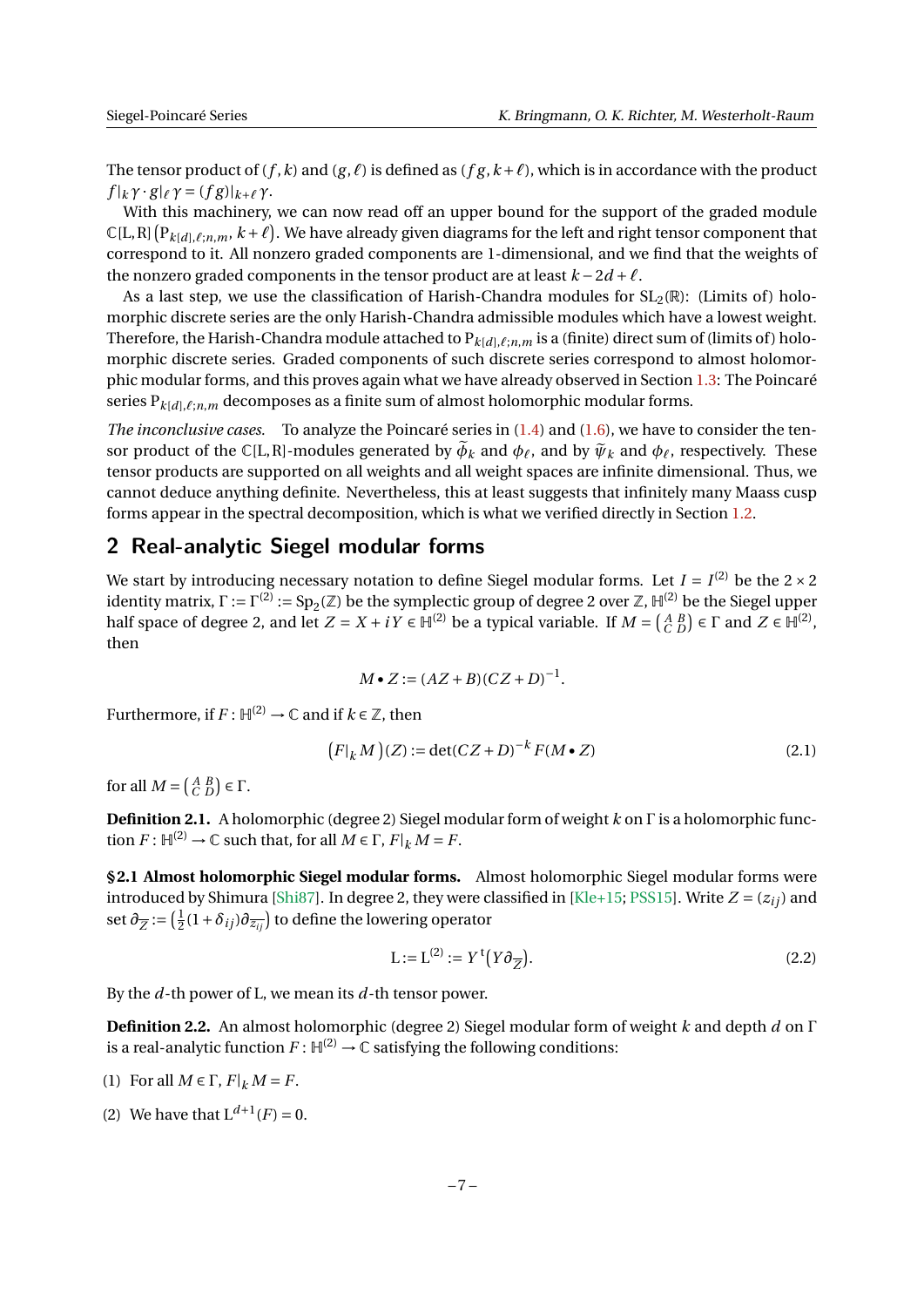**§2.2 Harmonic Siegel-Maass forms.** In [\[BRR12\]](#page-14-5), we introduced a certain space of harmonic (skew) Siegel-Maass forms, and we proved a connection of this space to the space of harmonic skew-Maass-Jacobi forms. In particular, we answered a question of Kohnen [\[Koh93\]](#page-15-15) on how skew-holomorphic Jacobi forms are related to real-analytic Siegel modular forms. We now introduce the (*α*,*β*)-slash action and the corresponding matrix-valued Laplace operator to recall the definition of harmonic (skew) Siegel-Maass forms in [\[BRR12\]](#page-14-5).

If  $F: \mathbb{H}^{(2)} \to \mathbb{C}$ , and if  $\alpha, \beta \in \mathbb{C}$  such that  $\alpha - \beta \in \mathbb{Z}$ , then

$$
\left(F|_{(\alpha,\beta)}M\right)(Z) := \det(CZ + D)^{-\alpha} \det(C\overline{Z} + D)^{-\beta} F(M \bullet Z) \tag{2.3}
$$

for all  $M = \begin{pmatrix} A & B \\ C & D \end{pmatrix} \in \Gamma$ . If  $\beta = 0$ , we have  $\left(F|_{\alpha} M\right)(Z) = \left(F|_{(\alpha, \beta)} M\right)(Z)$ . As before, write  $Z = (z_{ij})$  and set  $\partial_Z$  :=  $\left(\frac{1}{2}\right)$  $\frac{1}{2}(1+\delta_{ij})\partial_{z_{ij}}\big)$  to define the Laplace operator

<span id="page-7-0"></span>
$$
\Omega_{\alpha,\beta} := -4Y^{\dagger} \left( Y \partial_{\overline{Z}} \right) \partial_Z - 2i\beta Y \partial_Z + 2i\alpha Y \partial_{\overline{Z}},\tag{2.4}
$$

which is equivariant with respect to the action in  $(2.3)$  (see [\[Maa71\]](#page-15-16) for details). For the remainder, assume that *κ* is an odd integer such that  $\kappa \notin \{1,3\}.$ 

**Definition 2.3.** A harmonic (skew) Siegel-Maass form of weight *κ* on Γ is a real-analytic function *F* :  $\mathbb{H}^{(2)} \to \mathbb{C}$  satisfying the following conditions:

- (1) For all  $M \in \Gamma$ ,  $F|_{(\frac{1}{2}, \kappa \frac{1}{2})} M = F$ .
- (2) We have that  $\Omega_{\frac{1}{2}, \kappa \frac{1}{2}}(F) = 0$ .
- (3) We have that  $|F(Z)| \leq c \operatorname{tr}(Y)^a$  for some  $a, c > 0$  as  $\operatorname{tr}(Y) \to \infty$ .

Let Msk *<sup>κ</sup>* denote the space of such harmonic Siegel-Maass forms of weight *κ*.

*Remark 2.4.* In [\[BRR12\]](#page-14-5) we only focused on (skew) Siegel-Maass forms of type  $(\frac{1}{2})$  $\frac{1}{2}$ ,  $\kappa - \frac{1}{2}$  $(\frac{1}{2})$ , in order to establish links to the spaces of skew-Maass Jacobi forms (if *κ* < 0) and skew-holomorphic Jacobi forms (if  $\kappa > 3$ ). Nevertheless, many results of [\[BRR12\]](#page-14-5) extend to "holomorphic weights", which are more natural from a representation theoretic perspective. In fact, if  $F \in \mathbb{M}_\kappa^{\rm sk}$ , then the form  $\det(Y)^{\kappa-1/2}F(Z)$ has weight *k* := 1−*κ*, i.e., it is invariant under [\(2.1\)](#page-6-1) with *k* = 1−*κ*, where *k* is an even integer such that  $k \notin \{0, -2\}$ . For convenience, we set

$$
\mathbb{M}_k := \mathbb{M}_k^{(2)} := \det(Y)^{\frac{1}{2} - k} \mathbb{M}_{1-k}^{\text{sk}}.
$$
\n(2.5)

Let  $\Gamma_\infty:=\Gamma^{(2)}_\infty:=\big\{\big(\begin{smallmatrix}A&B\\0&D\end{smallmatrix}\big)\in\Gamma\big\}.$  Recall Maass' [\[Maa53;](#page-15-17) [Maa71\]](#page-15-16) nonholomorphic Eisenstein series

<span id="page-7-1"></span>
$$
E_{\alpha,\beta}(Z) := \sum_{M \in \Gamma_{\infty} \backslash \Gamma} 1|_{(\alpha,\beta)} M
$$
\n(2.6)

and also the Poincaré-Eisenstein series

$$
P_{\kappa,s}(Z) := \sum_{M \in \Gamma_{\infty} \backslash \Gamma} \det(Y)^s |_{\left(\frac{1}{2}, \kappa - \frac{1}{2}\right)} M. \tag{2.7}
$$

Then  $P_{\kappa,s} = \det(Y)^s E_{s+1/2,s+\kappa-1/2}$ , and in [\[BRR12\]](#page-14-5) we stated the following fact.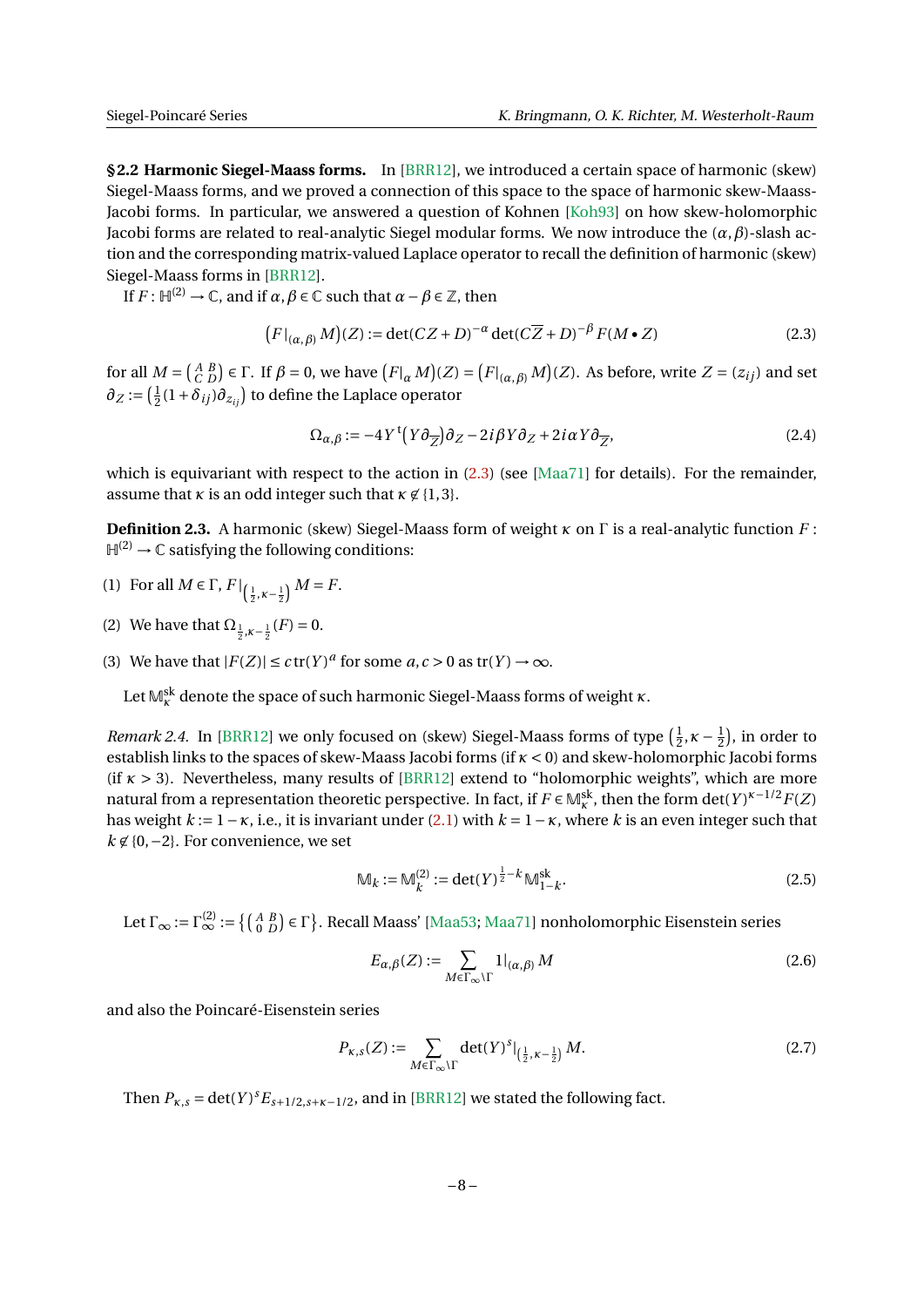**Proposition 2.5.** *If*  $s = 0$  ( $\kappa > 3$ ) or  $s = \frac{3}{2}$  $\frac{3}{2}$  − κ (*κ* < 0), then  $P_{\kappa, s}$  ∈  $\mathbb{M}_{\kappa}^{\text{sk}}$ . In other words, we have

> <span id="page-8-2"></span> $\det(Y)^{\frac{1}{2} - k} P_{1-k,0}$  ∈ M<sub>k</sub> *for k* < −2*;*  $\det(Y)^{\frac{1}{2} - k} P_{1-k, \frac{1}{2} + k} \in M_k$  *for k* > 1*.*

We end this section with a remark on terms of the Fourier series of harmonic Siegel-Maass forms.

*Remark 2.6.* In [\[BRR12\]](#page-14-5), we determined Fourier series expansions of harmonic Siegel-Maass forms: For any non-degenerate, symmetric, half-integral  $2 \times 2$  matrix *T* there exist functions  $\Psi_k(T; Z)$  such that the *T*-th term of the Fourier series of any  $F \in M_k$  is given by

 $c(F; T) \Psi_k(T; Z)$ , where  $c(F; T) \in \mathbb{C}$ .

The ideas in the proof of Proposition [4.6](#page-13-0) can be used to show that for  $k < -2$ ,  $\Psi_k(T; Z) = 0$  for positive definite *T* .

## <span id="page-8-1"></span>**3 Real-analytic Siegel-Poincaré series**

In this Section, we define Poincaré series attached to products of terms of Fourier series of holomorphic Siegel modular forms and harmonic Siegel-Maass forms. Recall from Proposition [2.5](#page-7-1) that  $\det(Y)E_{1+k,1} \in M_k$ . We can use its Fourier series to define  $\Psi_k(T;Z)$  in Remark [2.6.](#page-8-2)

If Re( $\alpha$ ), Re( $\beta$ ) >  $\frac{1}{2}$  $\frac{1}{2}$ , then (see [\[Maa71\]](#page-15-16)) the terms of the Fourier series of the Eisenstein series  $E_{\alpha,\beta}$ are, up to scalar multiples, given by

<span id="page-8-4"></span><span id="page-8-3"></span>
$$
h_{\alpha,\beta}(T;Y)\,e^{2\pi i\,\text{tr}(TX)},
$$

where

$$
h_{\alpha,\beta}(T;Y) := \iint\limits_{U \pm T > 0} \det(U + T)^{\alpha - \frac{3}{2}} \det(U - T)^{\beta - \frac{3}{2}} e^{-2\pi \text{tr}(YU)} dU.
$$
 (3.1)

For the remainder, let *T* be positive definite, which we denote by *T* > 0. Set

$$
\Psi_k(T;Z) := \det(TY) \, h_{k+1,1}(T;Y) \, e^{2\pi i \, \text{tr}(TX)} \quad \text{and} \quad \Phi_\ell(T;Z) := e^{2\pi i \, \text{tr}(TZ)}, \tag{3.2}
$$

and for  $T' > 0$  and positive even integers  $k$  and  $\ell$  define the Poincaré series

$$
P_{k,\ell;T,T'}^{(2)} := \sum_{M \in \Delta \backslash \Gamma} \left( \Psi_k(T;Z) \cdot \Phi_{\ell}(T';Z) \right) |_{k+\ell} M, \tag{3.3}
$$

where  $\Delta$  is the subgroup of  $\Gamma$  defined by

<span id="page-8-0"></span>
$$
\Delta := \left\{ \left( \begin{smallmatrix} I & B \\ 0 & I \end{smallmatrix} \right), B \in \text{Mat}_2(\mathbb{Z}), \, {}^t B = B \right\}.
$$

Observe that  $\Phi_k(T; Z + B) = \Phi_k(T; Z)$  and  $\Psi_\ell(T'; Z + B) = \Psi_\ell(T'; Z)$ , and one finds that  $P_{k,\ell}^{(2)}$  $\int_{k,\ell}^{(2)}$ ; *T*, *T'* is welldefined.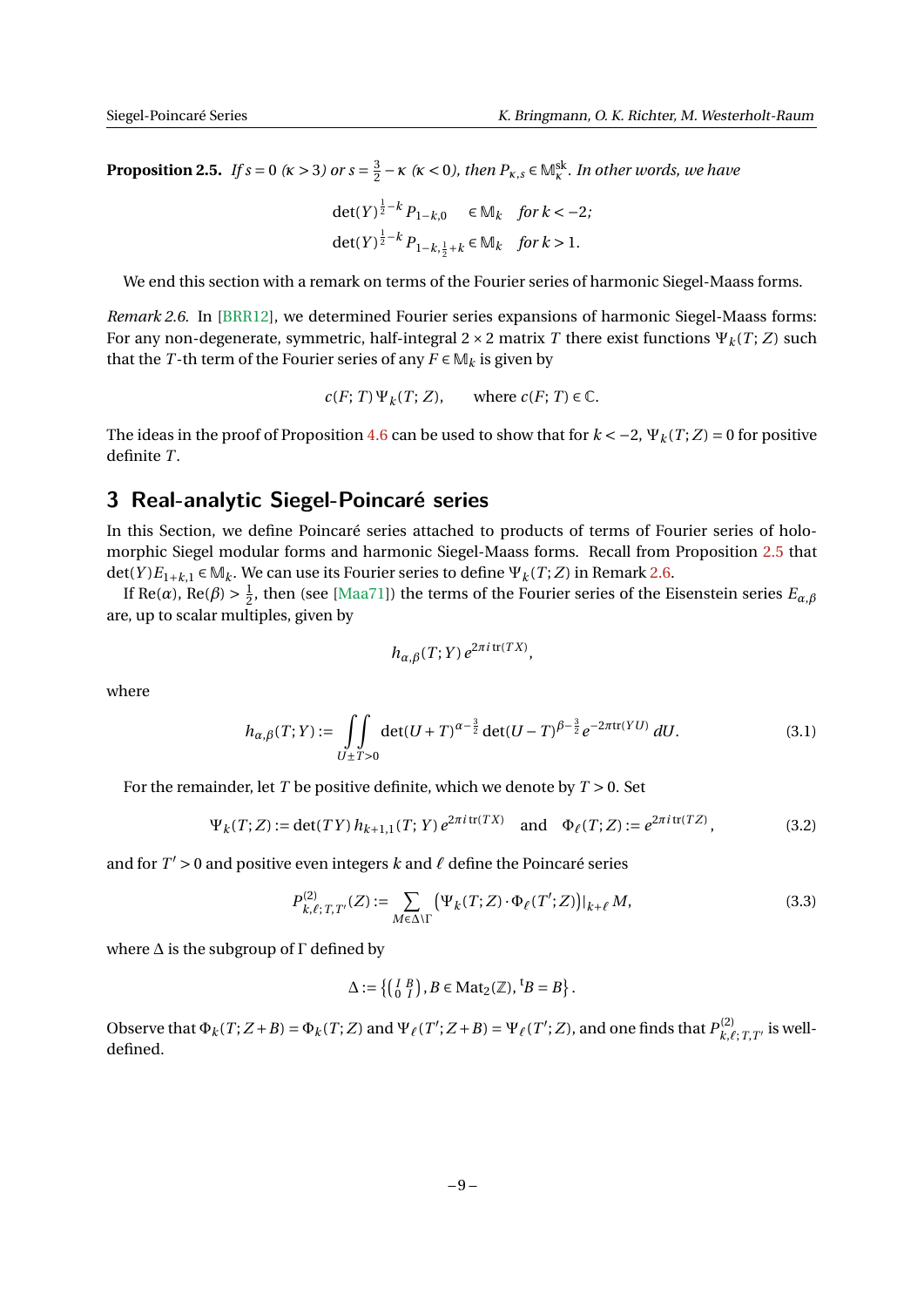**§3.1 Convergence.** We determine the convergence of  $P_{k}^{(2)}$  $\chi_{k,\ell;T,T'}^{(2)}(Z)$  by comparing it to the Poincaré series

$$
P_{k',T}(Z) := \sum_{M \in \Delta \backslash \Gamma} e^{2\pi i \operatorname{tr}(TZ)}|_{k'} M,
$$

which converges absolutely and uniformly on compact subsets of  ${\mathbb H}^{(2)}$  for even integers  $k' \ge 6$  (see, for example, Proposition 3 on page 85 of [\[Kli90\]](#page-15-18)).

Consider det(*Y*)  $h_{k+1,1}(T; Y)$ , where  $T > 0$  and  $Y > 0$ . Let  $0 < \lambda_1 \leq \lambda_2$  be the eigenvalues of *TY*. Then  $det(TY) = \lambda_1 \lambda_2$ ,  $tr(TY) = \lambda_1 + \lambda_2$ , and  $\lambda_1 \geq \frac{det(TY)}{tr(TY)}$  $\frac{\text{let}(I \mid I)}{\text{tr}(TY)}$ .

Shimura [\[Shi82\]](#page-15-7) studied a function  $\omega(g, h; \alpha, \beta)$ , which is closely related to [\(3.1\)](#page-8-3). Specifically, if  $g =$ 2*πY* , *h* = *T* , *α* = *k* +1, and *β* = 1, then

$$
\omega(g, h; \alpha, \beta) := \frac{2^{-2-2k}}{\pi} \det(2\pi T Y)^{\frac{1}{2}-k} \det(2\pi Y)^{k+\frac{1}{2}} \cdot h_{1+k,1}(T; Y).
$$

Shimura established an estimate for *ω*, which implies that there exist constants *a*,*b* > 0 (depending on *α* and *β*, i.e., on *k*) such that

$$
\det(TY)h_{k+1,1}(T;Y) \le \det(TY)2^{2k+2}\pi \det(2\pi TY)^{k-1/2} \det(2\pi Y)^{-k-1/2} \ a \, e^{-2\pi \, \text{tr}(TY)} \Big(1 + \lambda_1^{-b}\Big) \\
\le c \, e^{-2\pi \, \text{tr}(TY)} \Big(1 + \Big(\frac{\text{tr}(TY)}{\det(TY)}\Big)^b\Big),
$$
\n(3.4)

where  $c := a2^{1+2k} \det(T)^{k-b+1/2}$ . Note that  $tr(TY)^b e^{-2\pi tr(TY)} \leq de^{-\pi tr(TY)}$  for some constant  $d > 0$ . Thus,

$$
\det(TY)h_{k+1,1}(T;Y) \ll \left(1 + \det(Y)^{-b}\right)e^{-\pi \operatorname{tr}(TY)},\tag{3.5}
$$

and one finds that  $P_{k|l}^{(2)}$  $\lim_{k,\ell;T,T'}(Z)$  in [\(3.3\)](#page-8-0) is dominated by

<span id="page-9-2"></span><span id="page-9-0"></span>
$$
\sum_{M \in \Delta \backslash \Gamma} \left( \left( 1 + \det(Y)^{-b} \right) e^{-\pi \operatorname{tr}(\widetilde{T}Y)} \right) \big|_{k+\ell} M \tag{3.6}
$$

with  $\widetilde{T} := T + T' > 0$ . We conclude that  $P_{k,\ell}^{(2)}$  $\chi^{(2)}_{k,\ell;T,T'}(Z)$  converges absolutely and uniformly on compact subsets of  $\mathbb{H}^{(2)}$  if  $\ell + k - 2b \ge 6$ .

**§3.2 Non-vanishing.** In this Section, we show that  $\lim_{\ell \to \infty} P_{k,\ell}^{(2)}$  $\chi_{k,\ell;T,T'}^{(2)}(i\,y_0 I) > 0$  for some  $y_0 > 1$ , which implies that  $\mathbb{P}^{(2)}_{k,\ell}$  $\mathcal{L}^{(2)}_{k,\ell;T,T'}$  does not vanish identically for all  $\ell$  large enough. We apply the following lemma of Kowalski, Saha, and Tsimerman [\[KST11\]](#page-15-8), where  $U(y_0)$  stands for some neighborhood of  $iy_0I(y_0 > 0)$ .

<span id="page-9-1"></span>**Lemma 3.1 ([\[KST11\]](#page-15-8)).** There exists a real number  $y_0 > 1$  such that for any  $\binom{A}{C}\in \Gamma$  with  $C \neq 0$  and for *all*  $Z ∈ U(y_0)$ *, we have*  $|det(CZ + D)| > 1$ *.* 

Let  $M = \begin{pmatrix} A & B \\ C & D \end{pmatrix} \in \Gamma$ . Suppose that  $C \neq 0$ . Choose  $y_0 > 1$  as in Lemma [3.1](#page-9-1) and consider  $Z = iy_0I$ . Then  $|det(CZ + D)| > 1$ , and if  $T > 0$ , then

$$
\det(CZ+D)^{-k-\ell}\left(1+|\det(CZ+D)|^{2b}\right)e^{2\pi i \text{tr}(T M\bullet Z)} \xrightarrow{\ell \to \infty} 0.
$$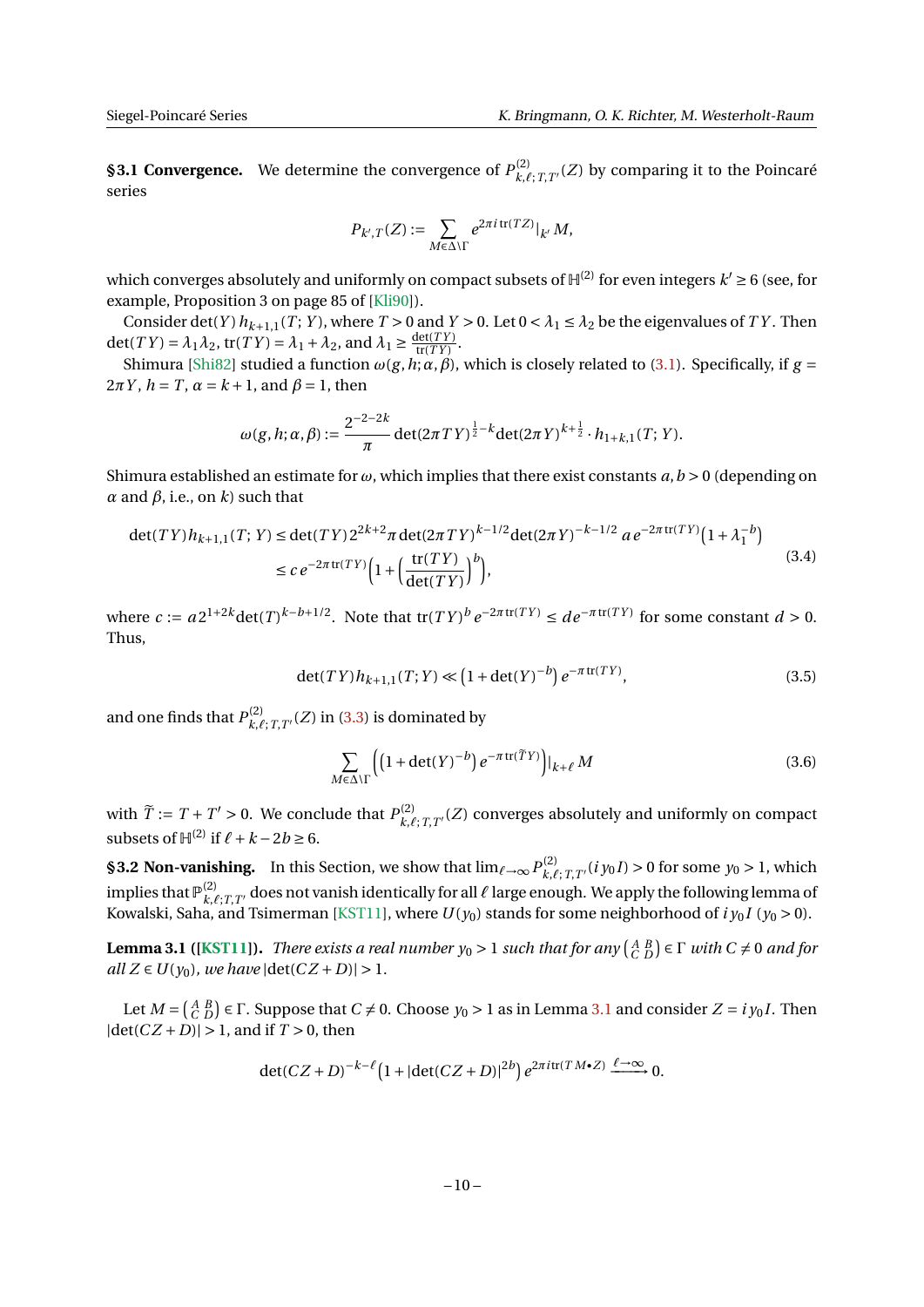Recall that [\(3.6\)](#page-9-2) is a majorant of [\(3.3\)](#page-8-0), which converges for all  $\ell \ge 6-k+2b$ , and we find that

$$
\sum_{\substack{M=\binom{*}{C}\text{ s.t.}\\C\neq 0}}\Bigl(\bigl(\Psi_k(T;Z)\cdot\Phi_\ell(T';Z)\bigr)\Bigr)|_{k+\ell}\,M\xrightarrow{\ell\to\infty}0.
$$

Finally, suppose that *C* = 0. Then  $D = {}^{t}A^{-1}$ . Moreover, we factor out by  $\Delta$ , and hence we may (and do) assume that  $B = 0$ . If  $M = \begin{pmatrix} A & 0 \\ 0 & 1 \end{pmatrix}$  $\binom{A}{0}$ <sub>t $A^{-1}$ </sub>) and again  $Z = iy_0I$ , then

$$
\det(\text{Im}(M \bullet i y_0 I)) = \det(A(y_0 I)^{\dagger} A) = y_0^2 \det(A)^2 = y_0^2.
$$

Thus,

$$
\sum_{M=\binom{*}{0\;\ast}\in\Delta\backslash\Gamma}\Bigl(\bigl(\Psi_k(T;Z)\cdot\Phi_\ell(T';Z)\bigr)\Bigr)|_{k+\ell}\,M=\displaystyle y_0^2\sum_{A\in\mathrm{GL}_2(\mathbb{Z})}\det(A)^{-k-\ell}h_{k+1,1}(T,y_0I)e^{-2\pi y_0\,\mathrm{tr}(\widetilde{T}A^{\mathfrak{t}}A)},
$$

which is positive (*k* and  $\ell$  are even), where again  $\widetilde{T} := T + T' > 0$ . In particular,

$$
\lim_{\ell \to \infty} P^{(2)}_{k,\ell;T,T'}(iy_0 I) > 0.
$$

# <span id="page-10-0"></span>**4** (g,*K*)**-modules generated by Poincaré series**

Throughout this section, we focus on  $(\mathfrak{g}, K)$ -modules for  $G := \mathrm{Sp}_2(\mathbb{R})$ . We diverge from the classical notation  $M \in \text{Sp}_2(\mathbb{R})$  in favor of the representation theoretic notation  $g \in G$ . Recall the realization of the symplectic group as

$$
\operatorname{Sp}_2(\mathbb{R})=\big\{g\in \operatorname{Mat}_4(\mathbb{R})\,:\, {}^tgJ^{(2)}g=J^{(2)}\big\},\quad J^{(2)}=\begin{pmatrix}0&-I^{(2)}\\I^{(2)}&0\end{pmatrix},
$$

with maximal compact subgroup

$$
K = \left\{ \begin{pmatrix} A & -B \\ B & A \end{pmatrix} : A + iB \in U_2(\mathbb{R}) \right\} \cong U_2(\mathbb{R}),
$$

where  $U_2(\mathbb{R})$  are the  $\mathbb{R}$ -points of the unitary group  $U_2$  attached to the quadratic extension  $\mathbb{C}/\mathbb{R}$ , which as an algebraic group is defined over R.

Irreducible representations of U<sub>2</sub>(ℝ) are isomorphic to det<sup> $k$ </sup>sym<sup>ℓ</sup> := det<sup> $k$ </sup> ⊗ sym<sup>ℓ</sup> for some  $k \in \mathbb{Z}$ ,  $\ell \in \mathbb{Z}_{\geq 0}$ . This is the classical way of denoting weights for Siegel modular forms. In the context of real analytic representation theory, it is more common to parametrize irreducible *K*-representations by integers  $a, b \in \mathbb{Z}$  subject to the condition that  $a \geq b$ . This notion stems from the action of the center of k (the complexified Lie algebra of *K*) on a representation. Translation between the two conventions is straightforward: The pair  $(a, b)$  corresponds to det<sup>*b*</sup>sym<sup>*b*−*a*</sup>, while the weight det<sup>*k*</sup>sym<sup>ℓ</sup> corresponds to  $(k+\ell,k)$ .

A (g,*K*)-module is a simultaneous g and *K*-module with compatibility relations imposed on them. A precise definition can be found in Section 3.3.1 of [\[Wal88\]](#page-15-14). One invariant of (g,*K*)-modules is the set of non-trivial *K*-types (i.e., irreducible *K*-representations). A ( $\mathfrak{g}, K$ )-module  $\varpi$  viewed as a *K*-representation can be decomposed as a direct sum of irreducibles. We say that a *K*-type  $\pi_K$  occurs in  $\varpi$ if dim Hom<sub>*K*</sub>( $\pi$ *K*, $\omega$ ) > 0. If the multiplicity in  $\omega$  of all  $\pi$ <sub>*K*</sub>'s is finite, then  $\omega$  is called a Harish-Chandra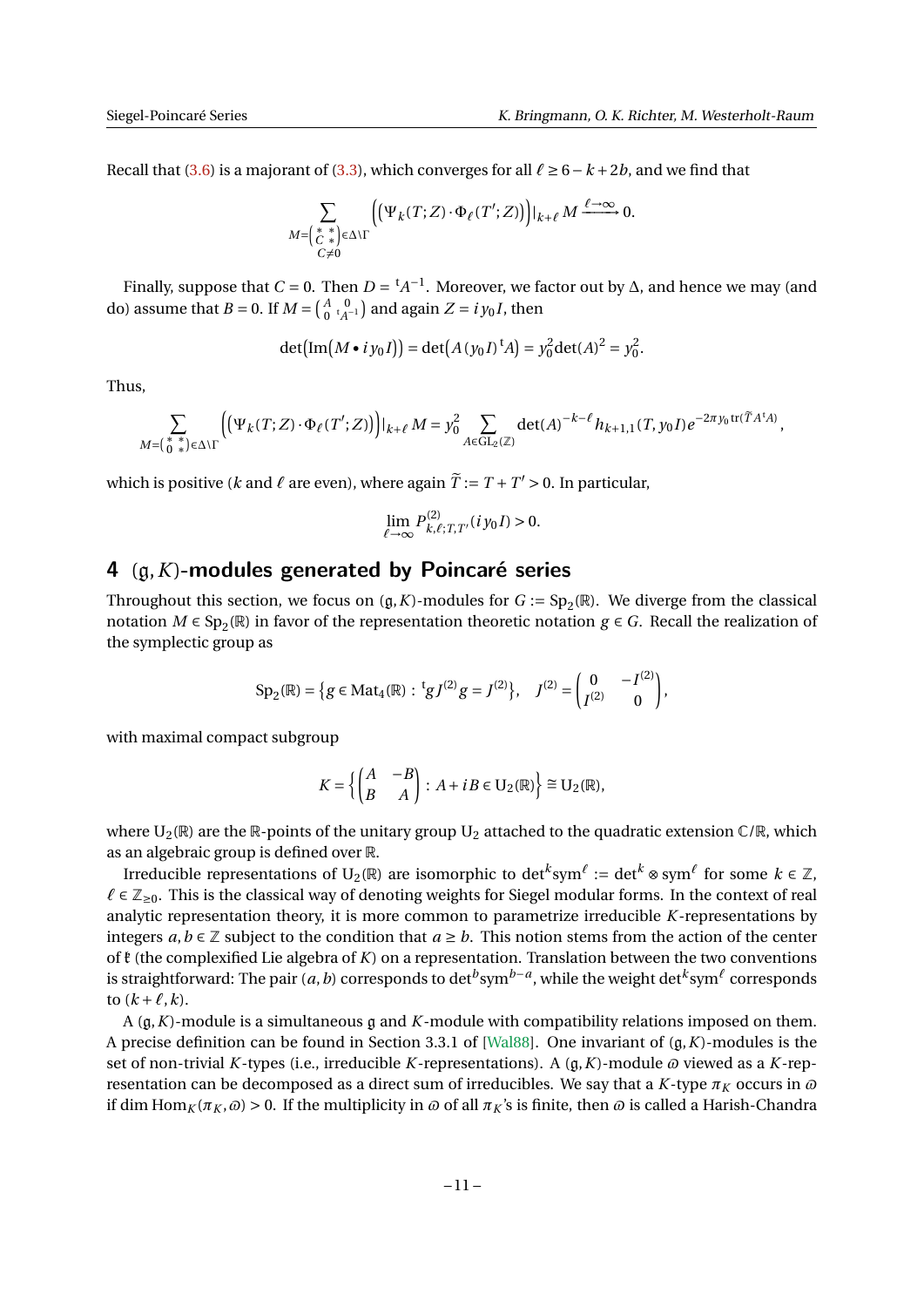module. The invariant that we will primarily encounter is the set of *K*-types that occur in a (g,*K*)-module.

The *K*-types in  $(g, K)$ -modules for  $Sp_2(\mathbb{R})$  can be displayed by a half-grid in 2 dimensions. A typical such grid looks as follows, where we have marked *K*-types that occur by a filled circle, and those that do not occur by an empty circle.



We say that a Harish-Chandra module  $\omega$  has a vertical wall in the direction of  $\leftarrow$  or  $\rightarrow$ , if there exists *a*<sup>0</sup> ∈  $\mathbb Z$  such that every *K*-type with highest weight  $(a, b)$  that occurs in  $\varnothing$  satisfies  $a \le a_0$  or  $a \ge a_0$ , respectively. Horizontal walls in the direction of ↑ and ↓ can be defined analogously.

<span id="page-11-0"></span>**§4.1** (g,*K*)**-modules associated to modular forms.** Section 2 of [\[WR15\]](#page-15-19) gives an account of the connection between modular forms and Harish-Chandra modules. Weights are finite dimensional, holomorphic representations  $\sigma$  of GL<sub>2</sub>(C). Their representation space is denoted by  $V(\sigma)$ . Given a weight  $\sigma$ and a smooth function  $F: \mathbb{H}^{(2)} \to V(\sigma)$ , we can attach a function  $A_{\mathbb{R}, \sigma}(F) := A_{\mathbb{R}}(F)$  on  $G(\mathbb{R}) = \mathrm{Sp}_2(\mathbb{R})$ :

$$
A_{\mathbb{R}}(F)(g) = \sigma^{-1}\big(j(g, iI^{(2)})\big)f(g \bullet iI^{(2)}), \qquad j(g, Z) = CZ + D. \tag{4.1}
$$

From  $A_{\mathbb{R}}(F)$  one constructs the vector space  $\overline{A}_{\mathbb{R},\sigma}(F)(g)$  that is spanned by its coordinates. This space under right translation by *K* is isomorphic to the dual  $\sigma^\vee$  of  $\sigma$ . The action of g on this space generates a  $(g, K)$ -module that we denote by  $\varpi(F)$ . If *F* is an automorphic form or a term of the Fourier series of a modular form, then  $\varpi(F)$  is a Harish-Chandra module.

Recall the compatibility of covariant differential operators acting on *F* and the g-action on  $\mathcal{O}(F)$  that is stated and the end of Section 2.2 of [\[WR15\]](#page-15-19) in terms of the following two commutative diagrams.



This compatibility allows us to pass back an forth between the classical description of covariant differential operators acting on modular forms and the representation theoretic perspective.

<span id="page-11-1"></span>**Lemma 4.1.** Let  $c: \mathbb{H}^{(2)} \to V(\sigma)$  be smooth function such that the Poincaré series

$$
P_c = \sum_{\gamma \in \Gamma_{\infty} \backslash \Gamma} c|_{\sigma} \gamma
$$

*is locally absolutely convergent. Then there is an inclusion*  $\omega(P_c) \hookrightarrow \omega(c)$ *.*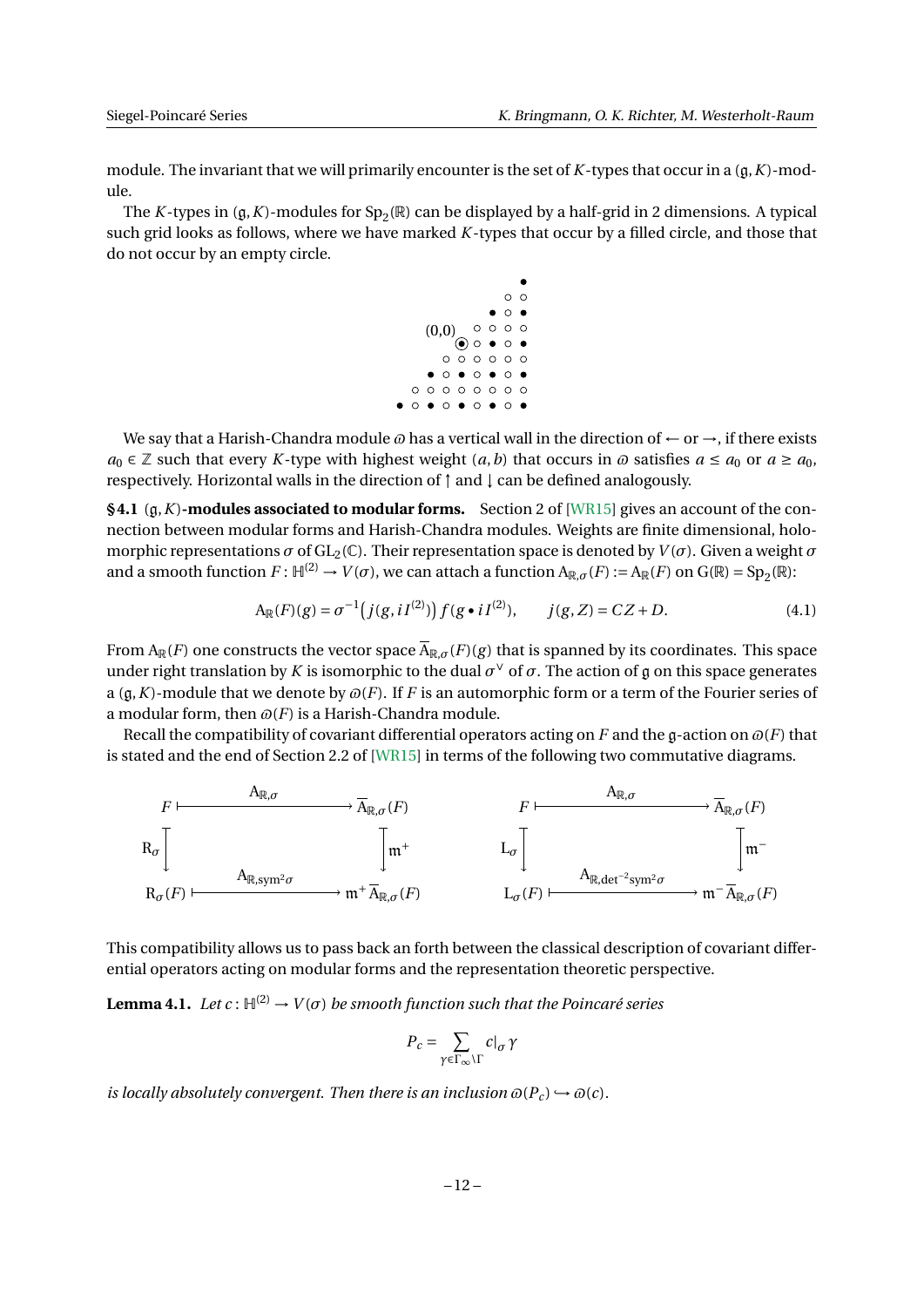*Proof.* This is an immediate consequence of viewing Poincaré series as intertwining maps from a suitable principal series to the automorphic spectrum. It can also be seen directly, by checking that

$$
A_{\mathbb{R}}(P_c) = \sum_{\gamma \in \Gamma_{\infty} \backslash \Gamma} A_{\mathbb{R}}(c) \circ \gamma.
$$

<span id="page-12-1"></span>**Lemma 4.2.** Given two smooth functions  $c_1$  :  $\mathbb{H}^{(2)} \to V(\sigma_1)$  and  $c_2$  :  $\mathbb{H}^{(2)} \to V(\sigma_2)$ , then there is an in $clusion \ \varpi(c_1 \cdot c_2) \hookrightarrow \varpi(c_1) \otimes \varpi(c_2)$ .

*Proof.* This is a rephrasing of the Leibniz rule for differentials.

#### <span id="page-12-2"></span>**§4.2 The tensor products of** (g,*K*)**-modules.**

**Proposition 4.3.** *Let*  $\omega_1$  *and*  $\omega_2$  *be Harish-Chandra modules. If*  $\omega_1$  *has a vertical wall in the direction*  $of \rightarrow$  *and*  $\bar{\omega}_2$  *has a horizontal wall in the direction of*  $\uparrow$ *, then the tensor product*  $\bar{\omega}_1 \otimes \bar{\omega}_2$  *has a vertical wall in the direction of*  $\rightarrow$ *. If*  $\varphi_1$  *has a vertical wall in the direction of*  $\leftarrow$  *and*  $\varphi_2$  *has a horizontal wall in the direction of*  $\downarrow$ *, then the tensor product*  $\varpi_1 \otimes \varpi_2$  *has a horizontal wall in the direction of*  $\downarrow$ *.* 

*Proof.* We prove the first case and leave the second one to the reader. Let  $a_0$  and  $b_0$  $a'_0$  be such that  $a \ge a_0$ if  $(a, b)$  occurs in  $\varpi_1$  and  $b' \geq b'_0$  $\mathcal{O}_0$  if  $(a', b')$  occurs in  $\varpi_2$ . Let  $(a, b)$  and  $(a', b')$  be arbitrary *K*-types in  $\varpi_1$ and  $\omega_2$ . Then by the Clebsch-Gordan rules, their tensor product contains *K*-types of weight  $(a'', b'')$ with  $a'' + b'' = a + a' + b + b'$  and  $\max(a - b, a' - b') - \min(a - b, a' - b') \le a'' - b'' \le a - b + a' - b'$ .

Adding these two, we find that

$$
2a'' \ge a + a' + b' + b' + \max(a - b, a' - b') - \min(a - b, a' - b').
$$

If *a* − *b* ≥ *a'* − *b'*, then this equals  $2(a + b') \ge 2(a_0 + b'_0)$  $O_0$ ). Otherwise, it equals  $2(a' + b)$  which is greater than  $2(a + b') \ge 2(a_0 + b'_0)$  $a'_{0}$ , because  $a' - b' \ge a - b$ .  $\blacksquare$ 

#### <span id="page-12-3"></span>**§4.3 Harish-Chandra modules with walls.**

**Proposition 4.4.** *Assume the generalized Ramanujan conjecture for*  $GL_4$ *. Let*  $\varpi$  *be an irreducible, cuspidal, automorphic representation, with Harish-Chandra module*  $\omega_{\infty}$  *at the infinite place. If*  $\omega_{\infty}$  *has a vertical or horizontal wall, and if*  $\omega_{\infty}$  *contains a scalar K-type, then*  $\omega_{\infty}$  *is a holomorphic or antiholomorphic (limit of) discrete series.* 

*Proof.* We first show that the Harish-Chandra parameters  $(s_1, s_2)$  of  $\omega_{\infty}$  are integral. The Langlands classification [\[Kna01\]](#page-15-13) exhausts irreducible Harish-Chandra modules as irreducible quotients of in-duced representations. We use [\[Mui09\]](#page-15-10) to determine their *K*-types. We adopt Muić's notation. Equations (9.3-9.5) of [\[Mui09\]](#page-15-10) allow us to focus on the induced representations

<span id="page-12-0"></span>
$$
||^{p}sgn^{p} \times ||^{t}sgn^{t} \times 1, \quad \delta(||^{s}sgn^{\epsilon}, k) \times 1, \quad \zeta(||^{s}sgn^{\epsilon}, k) \times 1
$$
  

$$
||^{s}sgn^{\epsilon} \times X(p, \pm) , \quad ||^{s}sgn^{\epsilon} \times V_{p}
$$
 (4.2)

with non-integral Harish-Chandra parameter. The first representation is irreducible by Lemma 9.1 of [\[Mui09\]](#page-15-10). The remaining ones are irreducible by Theorem 12.1 of [\[Mui09\]](#page-15-10). Hence it suffices to check *K*-types of induced representations that occur in [\(4.2\)](#page-12-0), which was done in Section 6 of [\[Mui09\]](#page-15-10). This shows that  $s_1, s_2 \in \mathbb{Z}$ .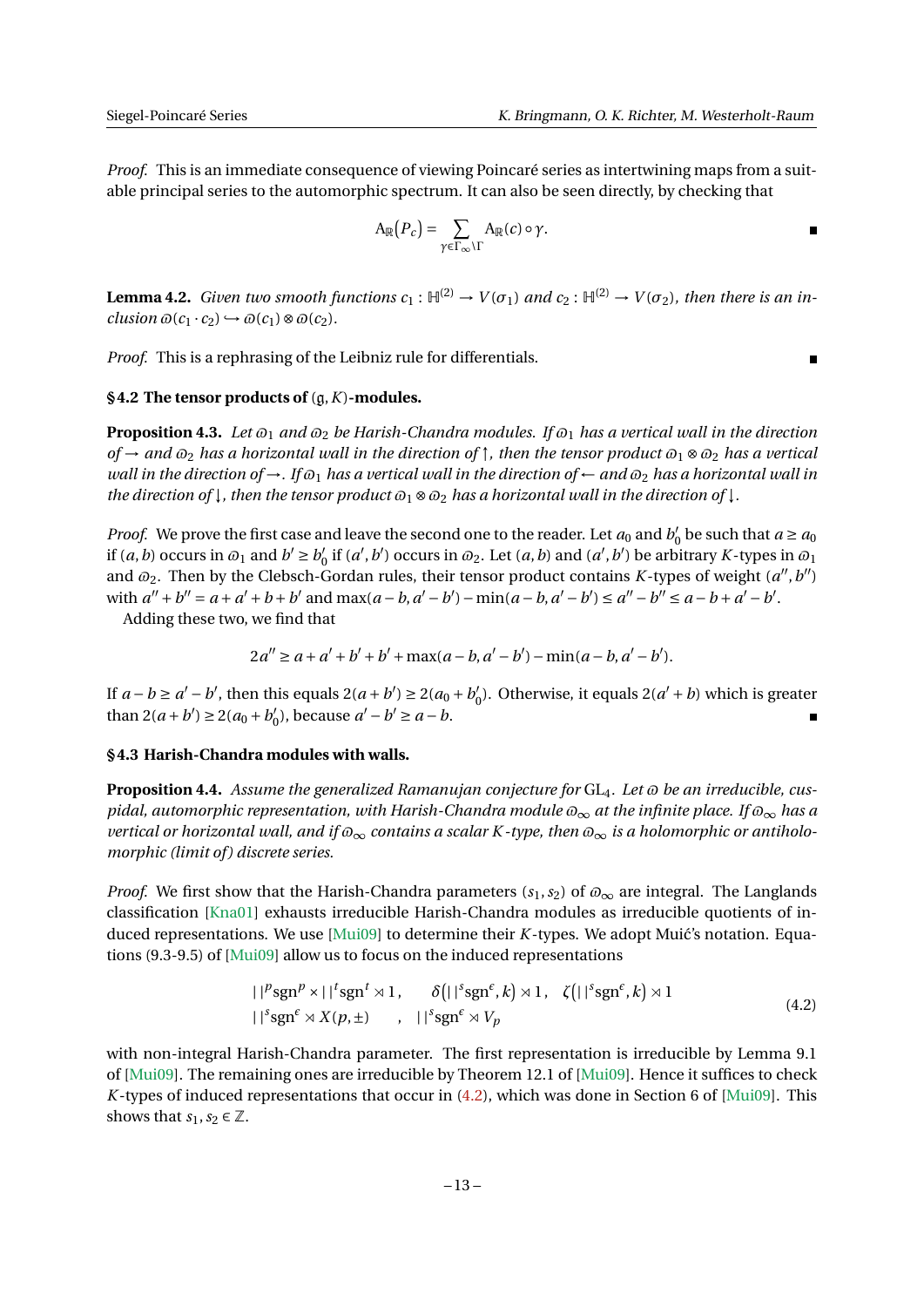Assume that  $\mathcal{D}_{\infty}$  is tempered. Among the (limits of) discrete series, only the holomorphic ones contain scalar *K*-types. To show that no other tempered representation can occur, observe that tempered representations that are not (limits of) discrete series are fully induced from discrete series attached to the Levi factor of a parabolic subgroup by [\[KZ76\]](#page-15-20). Section 9 of [\[Mui09\]](#page-15-10) lists the non-tempered constituents of inductions of discrete series, and this reduces us to the Harish-Chandra parameter (0, 0). By Corollary 5.2 of [\[Mui09\]](#page-15-10) the induce representation  $1 \times 1 \times 1$  is irreducible. Lemma 6.1 reveals that it has no walls. The principal series

$$
sgn \times sgn^{\epsilon} \rtimes 1 \cong sgn^{\epsilon} \times sgn \rtimes 1 \cong sgn^{\epsilon} \rtimes X(0,+) \oplus sgn^{\epsilon} \rtimes X(0,-)
$$

contains  $K$ -types  $(k', k')$  for odd  $k'$  only.

Assume that  $\hat{\omega}_{\infty}$  is non-tempered. Then by the generalized Ramanujan conjecture for GL<sub>4</sub> and by Arthur's endoscopic classification [\[Art13\]](#page-14-6) the only non-tempered contributions to the automorphic spectrum are lifts of (1) Soudry type, (2) Saito-Kurokawa type, (3) Howe-Piatetski-Shapiro type, or (4) one-dimensional type. For a detailed explanation see [\[Art04\]](#page-14-8). Local components at the infinite places can be determined via the local Langlands correspondence for reductive groups over the reals, which was established in [\[Lan89\]](#page-15-21). Sections 1 and 2 of [\[Sch16\]](#page-15-22) summarize both results briefly. For Soudry type lifts we apply Lemma 6.1 of [\[Mui09\]](#page-15-10) to discover that no scalar *K*-types occur. The holomorphic Saito-Kurokawa lift does contain scalar *K*-types. At the infinite place it is a holomorphic discrete series. A Saito-Kurokawa lift with integral Harish-Chandra parameter that is not a holomorphic discrete series contains no scalar *K*-type by Lemmas 6.1 and 9.2 of [\[Mui09\]](#page-15-10). The Howe-Piatetski-Shapiro type corresponds to the Langlands quotient of the Borel subgroup. In the case of integral Harish-Chandra parameters, it contains no scalar *K*-type by, again, Lemma 6.1 and 9.2 of [\[Mui09\]](#page-15-10). This also applies to the one-dimensional type. This establishes the claim.

<span id="page-13-1"></span>**§4.4 Proof of the main theorem.** Before we investigate Poincaré series, we recall two results about their Fourier series:

 ${\bf Proposition \ 4.5.}\ \ Let\ c: \mathbb{H}^{(2)}\to V(\sigma) \ be \ a \ holomorphic \ function. \ Then \ \varpi(c) \ has \ a \ horizontal \ wall \ in \ the \$ *direction of*  $\uparrow$ . *Moreover,*  $\omega(\Psi_k(T; Z))$  *has a vertical wall in the direction of*  $\rightarrow$ *, where*  $\Psi_k(T; Z)$  *is defined in* [\(3.2\)](#page-8-4)*.*

*Proof.* The first statement is classical and follows from the description of holomorphic discrete series. The second one is a direct consequence of Proposition 4.1 of [\[WR15\]](#page-15-19), or alternatively can be extracted from [\[Lee96\]](#page-15-23).

<span id="page-13-0"></span>**Proposition 4.6.** *There is no d*  $\in \mathbb{Z}_{\geq 0}$  *such that* 

$$
\mathord{\text{\rm L}}^d \big(\Psi_k(T; \cdot) \Phi_\ell(T'; \cdot) \big)
$$

*vanishes.*

*Proof.* Since  $L(\Phi_{\ell}(T; \cdot) = 0)$ , we have

$$
\mathord{\text{\rm L}}^d\big(\Psi_k(T;\cdot)\Phi_\ell(T';\cdot)\big) = \mathord{\text{\rm L}}^d\big(\Psi_k(T;\cdot)\big)\cdot\Phi_\ell(T';\cdot).
$$

Using the equivariance

$$
\Psi_k({}^{\mathsf{t}} U T U; Z) = \Psi_k(T; {}^{\mathsf{t}} U Z U), \quad U \in \text{GL}_2(\mathbb{R})
$$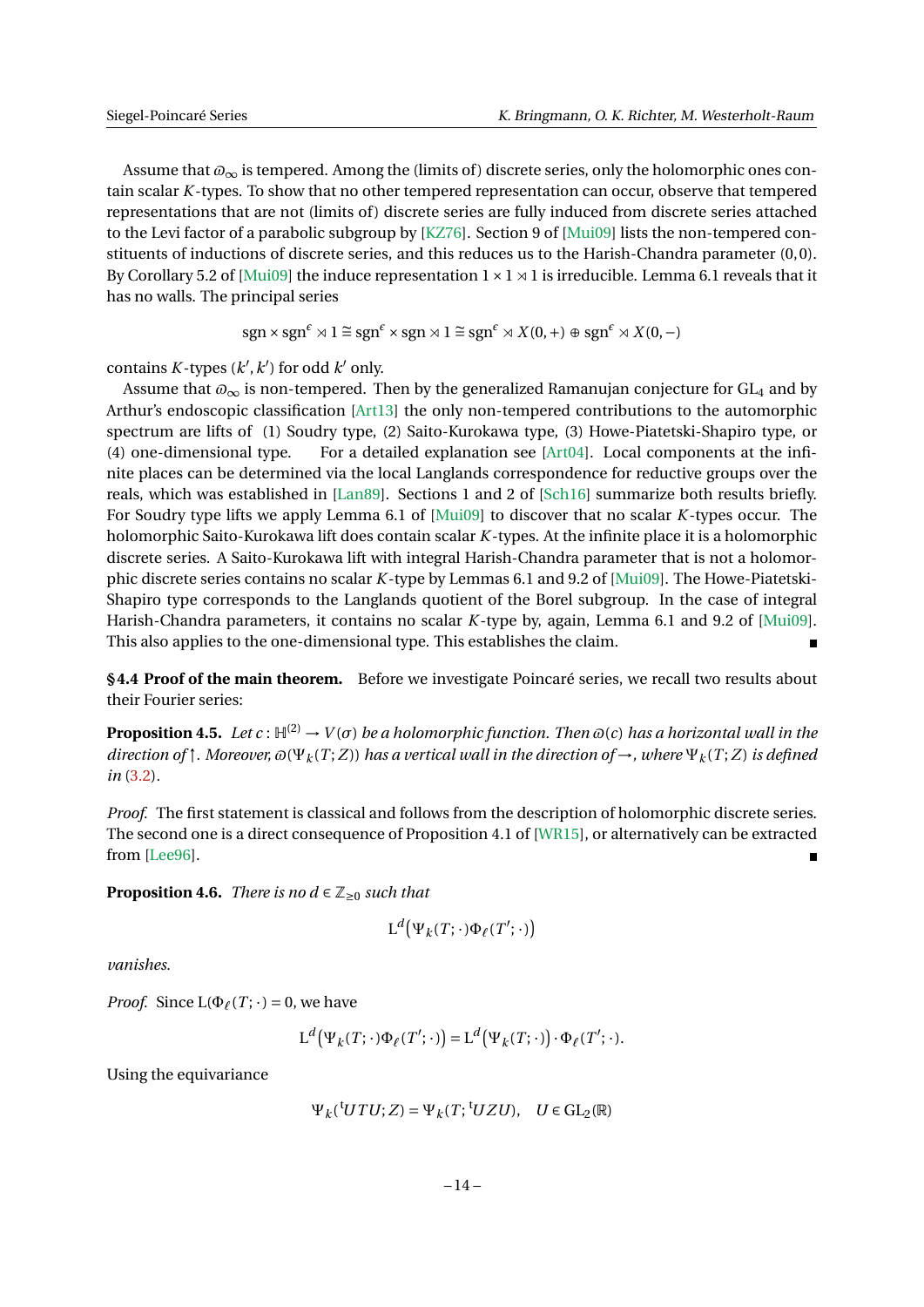we can focus on the case that  $\Psi_k(T; \cdot)$  is a nonvanishing term of the Fourier series of an Eisenstein series. We then obtain an embedding of the Harish-Chandra module  $\omega_k$  generated by that Eisenstein series into the generalized Whittaker model  $W_{k,T}$  associated with  $\Psi_k(T; \cdot)$  (which, in fact, is a Bessel model). Using the decomposition series of principal series given in [\[Lee96\]](#page-15-23), we find that the *K*-types  $(k+2a, k)$  occur in  $\omega_k$  for all  $a \ge 0$ . Moreover, all *K*-types in  $\omega_k$  occur with multiplicity at most 1. Let  $\pi$ be the projection of the weight (i.e.  $\mathrm{GL}_2(\mathbb{C})$ -representation)  $\det^k(\mathrm{sym}^2)^d$  to  $\det^k\mathrm{sym}^{2d}.$  Our argument shows that

$$
\pi\Big(\mathrm{L}^d\big(\Psi_k(T;\cdot)\big)\Big)
$$

generates the *K*-type ( $k+2d$ ,  $k$ ) of the image of  $\omega_k$  in  $W_{k,T}$ . In particular, it does not vanish.

*Proof of Theorem [I.](#page-1-0)* By Section [3,](#page-8-1) the Poincaré series  $P_{k}^{(2)}$  $\int_{k,\ell;T,T'}^{(2)}$  is a real-analytic cusp form. We have to show that it vanishes under some tensor power of the lowering operator L. By the connection of modular forms and (g, K)-modules, elaborated on in Section [4.1,](#page-11-0) it suffices to show that  $\varpi(P^{(2)}_{k,\ell})$  $\binom{2}{k,\ell;T,T'}$  is a finite sum of holomorphic (limits of) discrete series.

Cuspidality implies that  $\varpi(P_{\nu_A}^{(2)})$  $\mathcal{L}^{(2)}_{k,\ell;T,T'}$  is a direct sum of irreducibles. The theorem is proved if we show that any of its irreducible subquotients is a holomorphic (limit of) discrete series.

Lemma [4.1](#page-11-1) asserts that we can restrict on the codomain of

<span id="page-14-3"></span>
$$
\varpi(P^{(2)}_{k,\ell;T,T'}) \longrightarrow \varpi(\Psi_k(T;Z) \cdot \Phi_{\ell}(T';Z)),
$$

and Lemma [4.2](#page-12-1) allows us to further reduce our considerations to

<span id="page-14-5"></span>
$$
\varpi(\Psi_k(T;Z)\cdot\Phi_{\ell}(T';Z))\longrightarrow \varpi_{k,\ell;T,T'}=\varpi(\Psi_k(T;Z))\otimes\varpi(\Phi_{\ell}(T';Z)),
$$

where  $\Phi_{\ell}(T';Z)$  is viewed as a function from  $\mathbb{H}^{(2)}$  to  $V(\det^{\ell}).$ 

Proposition [4.5](#page-13-1) guarantees that the first tensor factor has a horizontal wall, and the second one has a vertical wall. Consequently, we can apply Proposition [4.3.](#page-12-2) It implies that  $\varpi_{k,\ell;T,T'}$  has a vertical wall in the direction of  $\rightarrow$ . If it occurs in  $\mathcal{D}(P_k^{(2)})$  $\binom{G}{k,\ell;T,T'}$ , then it contains a scalar *K*-type. Hence it is a holomorphic discrete series by Proposition [4.4.](#page-12-3) This completes the proof.

<span id="page-14-8"></span><span id="page-14-7"></span><span id="page-14-6"></span><span id="page-14-4"></span><span id="page-14-2"></span><span id="page-14-1"></span><span id="page-14-0"></span>

| [Art04] | J. Arthur. "Automorphic representations of<br>$GSp(4)$ ". Contributions to automorphic<br>forms, geometry, and number theory. Johns | [BO06]      | K. Bringmann and K. Ono. "The $f(q)$ mock<br>theta function conjecture and partition<br>ranks". <i>Invent. Math.</i> 165.2 (2006).                                         |
|---------|-------------------------------------------------------------------------------------------------------------------------------------|-------------|----------------------------------------------------------------------------------------------------------------------------------------------------------------------------|
|         | Hopkins Univ. Press, Baltimore, MD, 2004.                                                                                           | [BRR12]     | K. Bringmann, M. Raum, and                                                                                                                                                 |
| [Art13] | J. Arthur. <i>The endoscopic classification of</i><br>representations. Vol. 61. American<br>Mathematical Society Colloquium         |             | O. K. Richter. "Kohnen's limit process for<br>real-analytic Siegel modular forms". Adv.<br><i>Math.</i> 231.2 (2012).                                                      |
|         | Publications. Orthogonal and symplectic<br>groups. American Mathematical Society,<br>Providence, RI, 2013.                          | [ $Dij95$ ] | R. Dijkgraaf. "Mirror symmetry and<br>elliptic curves". The moduli space of curves<br>(Texel Island, 1994). Vol. 129. Progr. Math.<br>Birkhäuser Boston, Boston, MA, 1995. |
| [BF04]  | J. H. Bruinier and J. Funke. "On two<br>geometric theta lifts". Duke Math. J. 125.1<br>(2004).                                      | [DT11]      | W. Duke, Ö. Imamoğlu, and Á. Tóth.<br>"Cycle integrals of the <i>j</i> -function and<br>mock modular forms". Ann. of Math. (2)<br>173.2 (2011).                            |
| [BO00]  | S. Bloch and A. Okounkov. "The character<br>of the infinite wedge representation". Adv.<br><i>Math.</i> 149.1 (2000).               | [EOP08]     | A. Eskin, A. Okounkov, and<br>R. Pandharipande. "The theta                                                                                                                 |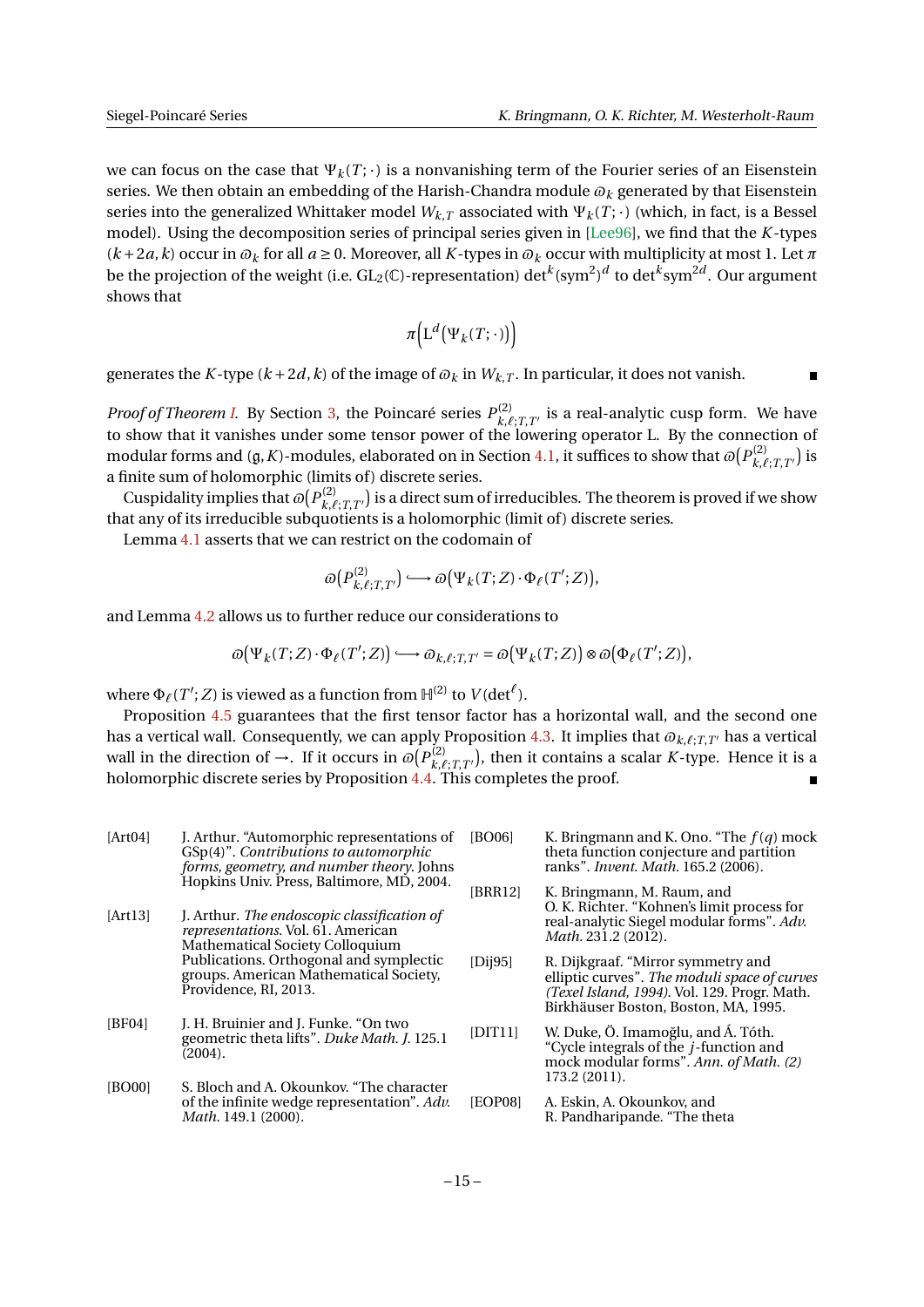characteristic of a branched covering". *Adv. Math.* 217.3 (2008).

- <span id="page-15-2"></span>[Fay77] J. D. Fay. "Fourier coefficients of the resolvent for a Fuchsian group". *J. Reine Angew. Math.* 293/294 (1977).
- <span id="page-15-11"></span>[GR07] I. S. Gradshteyn and I. M. Ryzhik. *Table of integrals, series, and products*. Seventh. Elsevier/Academic Press, Amsterdam, 2007.
- <span id="page-15-12"></span>[JM15] N. T. Jasmin Matz. *Sato-Tate equidistribution for families of*  $Hecke-Maass forms on SL(n,\mathbb{R})/SO(n).$ arXiv:1505.07285. 2015.

<span id="page-15-4"></span>[Kle+15] A. Klemm, M. Poretschkin, T. Schimannek, and M. Westerholt-Raum. *Direct Integration for Genus Two Mirror Curves*. arXiv:1502.00557. 2015.

- <span id="page-15-18"></span>[Kli90] H. Klingen. *Introductory lectures on Siegel modular forms*. Vol. 20. Cambridge Studies in Advanced Mathematics. Cambridge: Cambridge University Press, 1990.
- <span id="page-15-13"></span>[Kna01] A. W. Knapp. *Representation theory of semisimple groups*. Princeton Landmarks in Mathematics. An overview based on examples, Reprint of the 1986 original. Princeton University Press, Princeton, NJ, 2001.
- <span id="page-15-15"></span>[Koh93] W. Kohnen. "Jacobi forms and Siegel modular forms: Recent results and problems". *Enseign. Math.* 39.2 (1993).
- <span id="page-15-8"></span>[KST11] E. Kowalski, A. Saha, and J. Tsimerman. "A note on Fourier coefficients of Poincaré series". *Mathematika* 57.1 (2011).
- <span id="page-15-9"></span>[Kuz81] N. V. Kuznecov. "The Petersson conjecture for cusp forms of weight zero and the Linnik conjecture. Sums of Kloosterman sums". *Math. USSR-Sb* 39.3 (1981).
- <span id="page-15-20"></span>[KZ76] A. W. Knapp and G. Zuckerman. "Classification of irreducible tempered representations of semi-simple Lie groups". *Proc. Nat. Acad. Sci. U.S.A.* 73.7 (1976).
- <span id="page-15-1"></span>[KZ95] M. Kaneko and D. B. Zagier. "A generalized Jacobi theta function and quasimodular forms". *The moduli space of curves (Texel Island, 1994)*. Vol. 129. Progr. Math. Birkhäuser Boston, Boston, MA, 1995.
- <span id="page-15-21"></span>[Lan89] R. P. Langlands. "On the classification of irreducible representations of real algebraic groups". *Representation theory and harmonic analysis on semisimple Lie groups*. Vol. 31. Math. Surveys Monogr. Amer. Math. Soc., Providence, RI, 1989.
- <span id="page-15-23"></span>[Lee96] S. T. Lee. "Degenerate principal series representations of Sp(2*n*,**R**)". *Compositio Math.* 103.2 (1996).
- <span id="page-15-17"></span>[Maa53] H. Maass. "Die Differentialgleichungen in der Theorie der Siegelschen Modulfunktionen". *Math. Ann.* 126 (1953).
- <span id="page-15-16"></span>[Maa71] H. Maass. *Siegel's modular forms and Dirichlet series*. Lecture Notes in Mathematics, Vol. 216. Berlin: Springer-Verlag, 1971.
- <span id="page-15-10"></span>[Mui09] G. Muić. "Intertwining operators and composition series of generalized and degenerate principal series for Sp(4,R)". *Glas. Mat. Ser. III* 44(64).2 (2009).
- <span id="page-15-5"></span>[PSS15] A. Pitale, A. Saha, and R. Schmidt. *Lowest weight modules of* Sp<sup>4</sup> (R) *and nearly holomorphic Siegel modular forms*. arXiv:1501.00524. 2015.
- <span id="page-15-6"></span>[Rau12] M. Raum. "Dual weights in the theory of harmonic Siegel modular forms". PhD thesis. University of Bonn, 2012.
- <span id="page-15-22"></span>[Sch16] R. Schmidt. *Packet structure and paramodular forms*. Preprint. 2016.
- <span id="page-15-3"></span>[Sel65] A. Selberg. "On the estimation of Fourier coefficients of modular forms". *Proc. Sympos. Pure Math., Vol. VIII*. Amer. Math. Soc., Providence, R.I., 1965.
- <span id="page-15-7"></span>[Shi82] G. Shimura. "Confluent hypergeometric functions on tube domains". *Math. Ann.* 260.3 (1982).
- <span id="page-15-0"></span>[Shi87] G. Shimura. "Nearly holomorphic functions on Hermitian symmetric spaces". *Math. Ann.* 278.1-4 (1987).
- <span id="page-15-14"></span>[Wal88] N. Wallach. *Real reductive groups. I*. Vol. 132. Pure and Applied Mathematics. Boston, MA: Academic Press Inc., 1988.
- <span id="page-15-19"></span>[WR15] M. Westerholt-Raum. *Harmonic Weak Siegel Maaß Forms I*. arXiv:1510.03342. 2015.

#### Kathrin Bringmann

Mathematisches Institut, Universität zu Köln, Weyertal 86-90, D-50931 Köln, Germany E-mail: <kbringma@math.uni-koeln.de>

Olav K. Richter

Department of Mathematics, University of North Texas, Denton, TX 76203, USA E-mail: <richter@unt.edu>